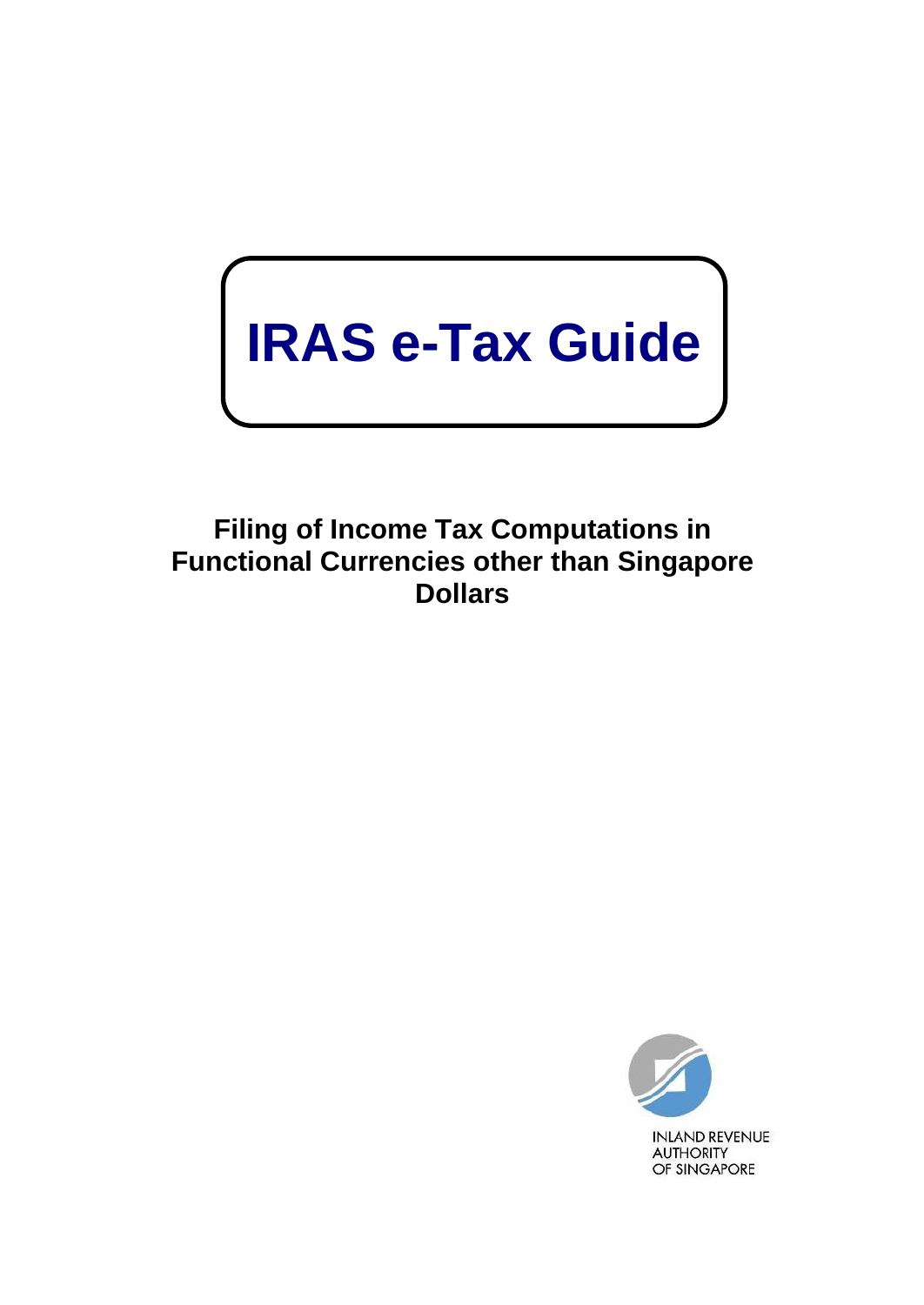Published by Inland Revenue Authority of Singapore

#### Published on 29 Jun 2012

#### Disclaimers

IRAS shall not be responsible or held accountable in any way for any damage, loss or expense whatsoever, arising directly or indirectly from any inaccuracy or incompleteness in the Contents of this e-Tax Guide, or errors or omissions in the transmission of the Contents. IRAS shall not be responsible or held accountable in any way for any decision made or action taken by you or any third party in reliance upon the Contents in this e-Tax Guide. This information aims to provide a better general understanding of taxpayers' tax obligations and is not intended to comprehensively address all possible tax issues that may arise. While every effort has been made to ensure that this information is consistent with existing law and practice, should there be any changes, IRAS reserves the right to vary our position accordingly.

#### © Inland Revenue Authority of Singapore

All rights reserved. No part of this publication may be reproduced or transmitted in any form or by any means, including photocopying and recording without the written permission of the copyright holder, application for which should be addressed to the publisher. Such written permission must also be obtained before any part of this publication is stored in a retrieval system of any nature.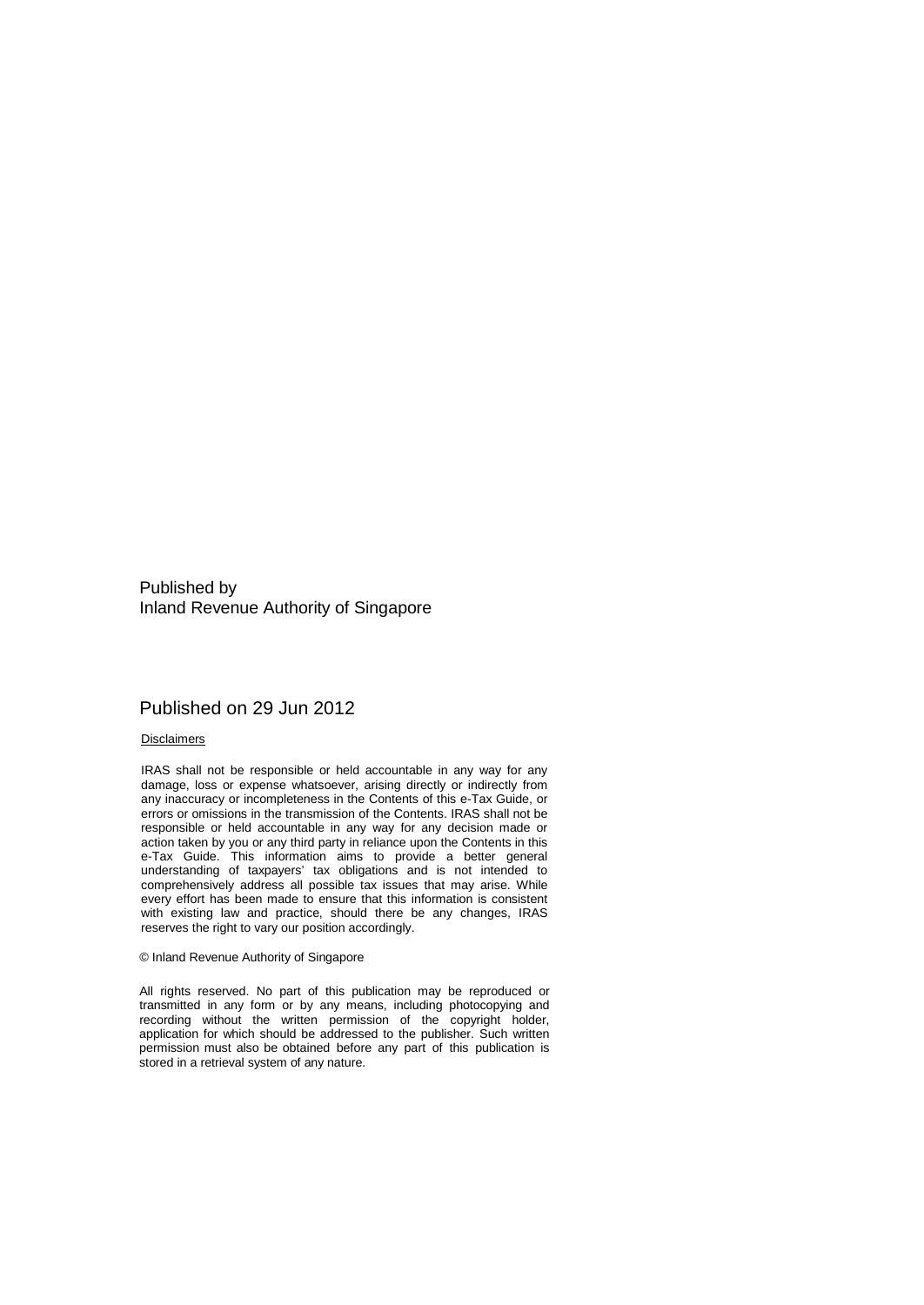## **Table of Contents**

|              | Page                                                                 |
|--------------|----------------------------------------------------------------------|
| 1            |                                                                      |
| $\mathbf{2}$ |                                                                      |
| 3            |                                                                      |
| 4            |                                                                      |
| 5            | Rules governing the filing of income tax computations in non-S\$     |
|              |                                                                      |
| 6            | Impact on income tax return filing procedures  12                    |
| 7            |                                                                      |
|              | Annex A - A sample tax computation for an existing company which opt |
|              |                                                                      |
|              | Annex B - A sample tax computation for an existing company which opt |
|              |                                                                      |
|              | Annex C – A sample tax computation for a newly incorporated company  |
|              |                                                                      |

**Annex D – A sample tax [computation for an existing](#page-20-0) sole proprietor ....18**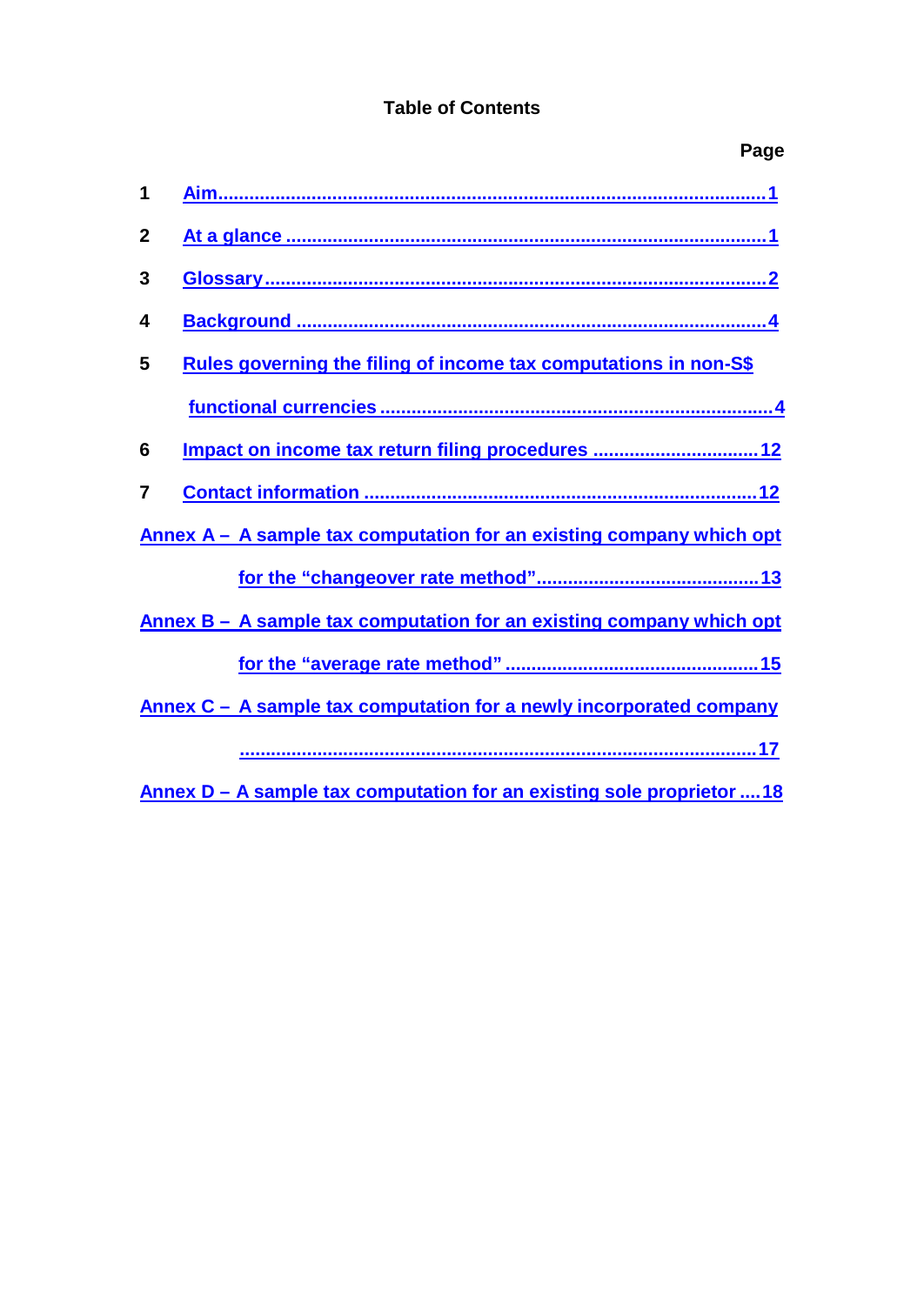# **Filing of income tax computations in functional currencies other than Singapore dollars**

## <span id="page-3-0"></span>**1 Aim**

1.1 This e-Tax Guide explains the rules for filing income tax computations in non-S\$ currencies<sup>1</sup>. It applies to businesses that prepare their financial statements in non-S\$ functional currencies.

## <span id="page-3-1"></span>**2 At a glance**

- 2.1 With effect from the accounting period beginning on or after 1 January 2003, companies are to prepare their financial statements in their functional currencies which may be non-S\$. Sole proprietorships and partnerships may also choose to prepare their financial statements in non-S\$ functional currencies.
- 2.2 If the financial statements are prepared in a non-S\$ functional currency, the tax computation are to be prepared in the same functional currency. This applies to all items of the tax computation up to:
	- (a) chargeable income (after applying the partial or full tax exemption) of a company;
	- (b) distributable profit / loss of a partnership as well as the CA claimed; and
	- (c) adjusted profit / loss of a sole proprietorship (but before any loss brought forward) and the CA claimed.

These three items will then be converted into S\$ at the average rate for the relevant YA.

- 2.3 Businesses who have previously prepared their financial statements and income tax computations in S\$ would have to translate their existing S\$ balances into the non-S\$ functional currencies. These businesses can opt to use either the changeover rate or average rate method<sup>2</sup> for the purpose of translating the existing  $S\$  balances. This option has to be made when the tax computation is first submitted in non-S\$ functional currencies and is irrevocable. Please refer to paragraphs 5.6 and 5.7 for details.
- 2.4 In addition to the existing S\$ balances, there may be other items for which translation is necessary. A summary of the respective translation method for these items can be found at paragraph 5.28.

<sup>&</sup>lt;sup>1</sup> This e-Tax guide replaces the IRAS' e-Tax guide on "Filing of Income Tax Computations and Financial Statements in Functional Currencies other than Singapore dollars" published on 31 Dec 2003 and revised on 13 Jan 2005.

 $2$  The relevant exchange rates to be used for each of these methods are provided in paragraphs 5.2 and 5.3.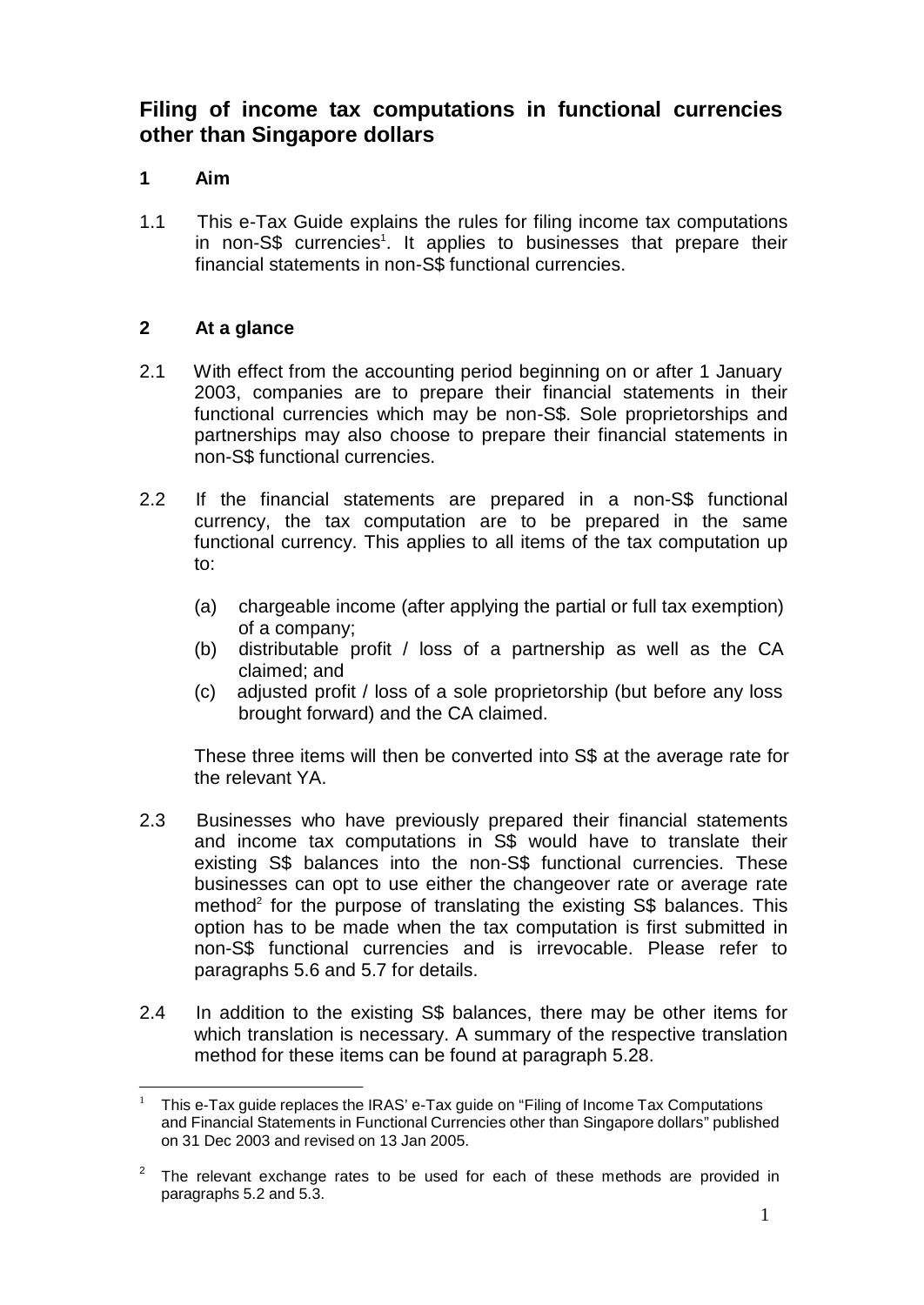## <span id="page-4-0"></span>**3 Glossary**

## 3.1 **Businesses**

Businesses include companies, sole-proprietorships and partnerships.

## 3.2 **Capital allowances**

Capital allowances ("CA") claimed by a business under section 16, 17, 18A (repealed), 18B, 18C, 19, 19A, 19B, 19C, 19D or 20 of the Income Tax Act for a YA.

## 3.3 **Current year loss items**

Unabsorbed CA, trade losses and donations for the current year are collectively referred to as current year loss items.

## 3.4 **Existing companies**

Existing companies are companies that were incorporated before 1 Jan 2003 and have submitted income tax computations in S\$ prior to the relevant first YA.

## 3.5 **Existing S\$ balances**

Existing S\$ balances refer to the following items:

- (a) unabsorbed tax items;
- (b) tax written down value of existing assets;
- (c) cost of the assets granted CA that have yet to be disposed of; and
- (d) prior year income / expense items.

These are items originally reflected in S\$ in the tax assessments prior to the relevant first YA.

## 3.6 **Franked dividend**

Franked dividends are dividends paid out of the profits of a company on which tax has already been paid in Singapore. Previously under the imputation system, the tax paid by the resident company is available as tax credits to the shareholders receiving the franked dividends. The imputation system was replaced by the one-tier corporate tax system with effect from 1 January 2008.

## 3.7 **Functional currency**

The functional currency is the currency of the primary economic environment in which a business operates. Another term for functional currency is measurement currency.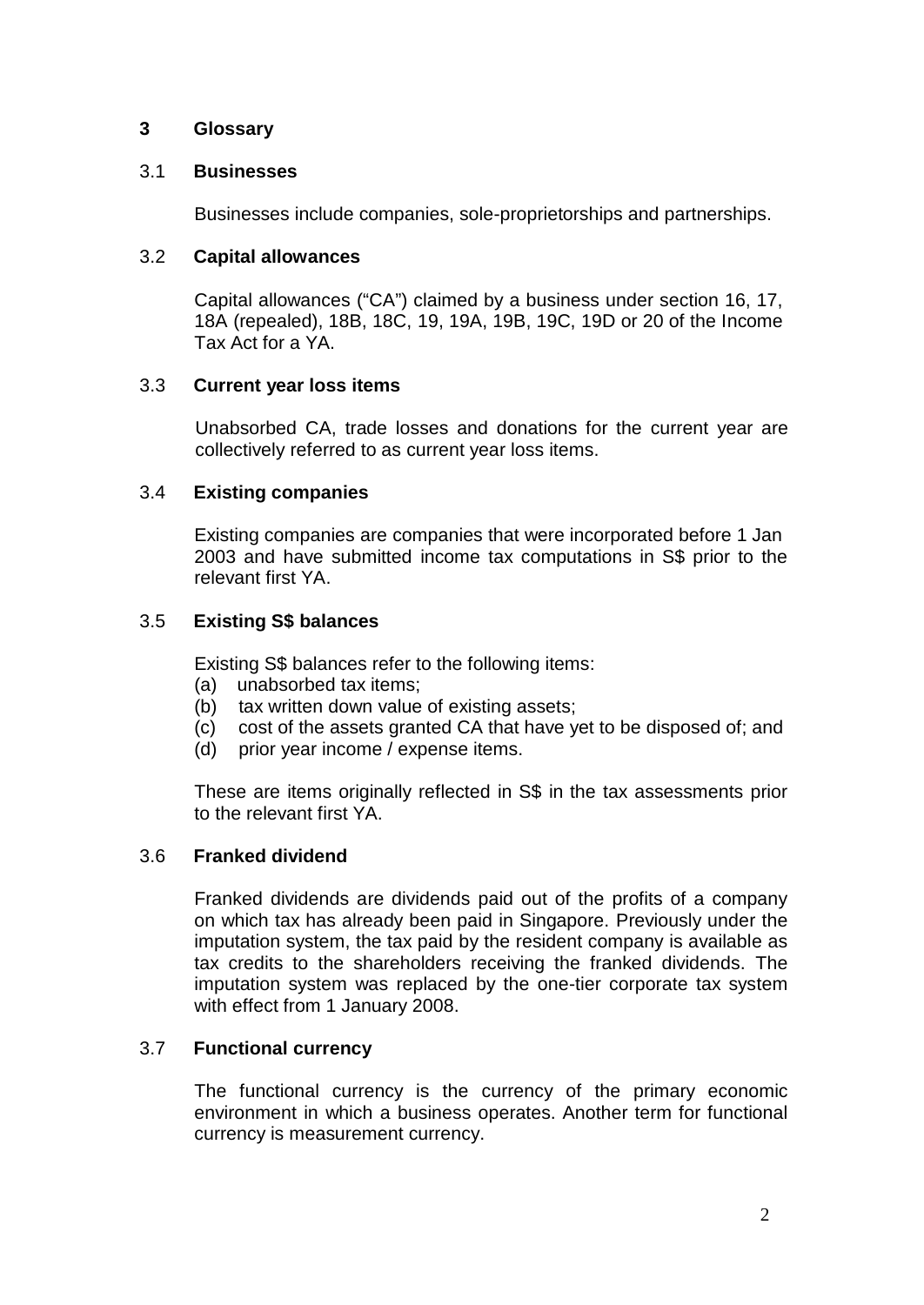## 3.8 **Newly incorporated companies**

Newly incorporated companies refer to companies incorporated on or after 1 January 2003.

## 3.9 **Prior year income / expense items**

Prior year income / expense items are S\$ items incurred and included in prior year tax computations but were taxable / allowable only in a subsequent YA, where non-S\$ functional currency reporting is adopted.

#### 3.10 **Tax written down value**

Tax written down value ("TWDV") refers to the cost of an asset that has not yet been given tax relief by way of CA. CA will be given on the TWDV in future YAs.

## 3.11 **The relevant first YA**

The first YA when a business files its income tax computation in its non-S\$ functional currency.

#### 3.12 **Unabsorbed tax items**

Unabsorbed tax items refer to any unabsorbed CA, trade losses (which include any unabsorbed further deduction), donations and investment allowances.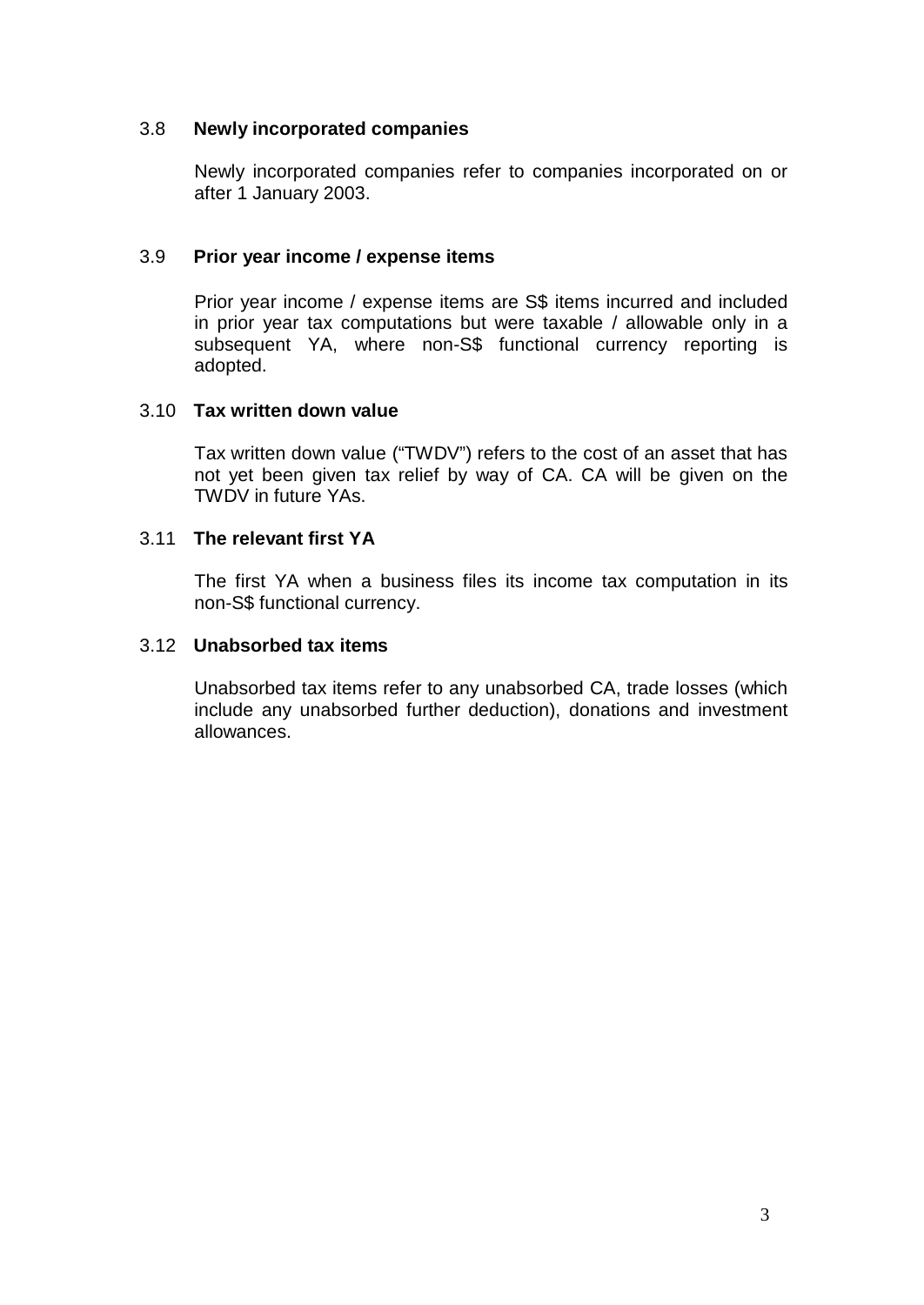## <span id="page-6-0"></span>**4 Background**

- 4.1 With effect from accounting period beginning on or after 1 January 2003, companies have to comply with the Financial Reporting Standards of Singapore ("FRS") and the Interpretations of FRS ("INT FRS"). The FRS requires a company to determine its functional currency (which may be non-S\$), and present its financial statements in that currency.
- 4.2 Consequently, the ITA was amended<sup>3</sup> to provide for the filing of income tax computations in the same non-S\$ functional currency as that used for the financial statements. The earliest YA for this change is<sup>4</sup>:
	- (a) YA 2004 for a business with accounting period beginning on 1 January 2003; and
	- (b) YA 2005 for a business with accounting period beginning after 1 January 2003.
- 4.3 For sole proprietorships and partnerships that have chosen to prepare their financial statements in non-S\$ functional currencies, they should file their tax computations in the same non-S\$ functional currencies. Such financial statements should continue to be certified true and correct by the sole proprietors or precedent partners.

## <span id="page-6-1"></span>**5 Rules governing the filing of income tax computations in non-S\$ functional currencies**

- 5.1 The general rules are as follow:
	- (a) For companies, all items in their tax computations up to the chargeable income should be in their non-S\$ functional currencies;
	- (b) For partnerships, all items in their computations up to the distributable profit / loss, as well as the CA claimed, should be in their non-S\$ functional currencies; and
	- (c) For sole proprietors, all items in their tax computations up to the adjusted profit / loss (but before any loss brought forward), as well as the CA for that trade or business, should be in their non-S\$ functional currencies.

 $3$  Please refer to section 62B of the Income Tax Act and the Income Tax (Functional Currency) Regulations 2004 for details of the requirements.

<sup>&</sup>lt;sup>4</sup> Businesses that have been given approval to file their tax computations in their non-S\$ functional currencies are allowed to do so from such earlier YA as approved by the Comptroller of Income Tax.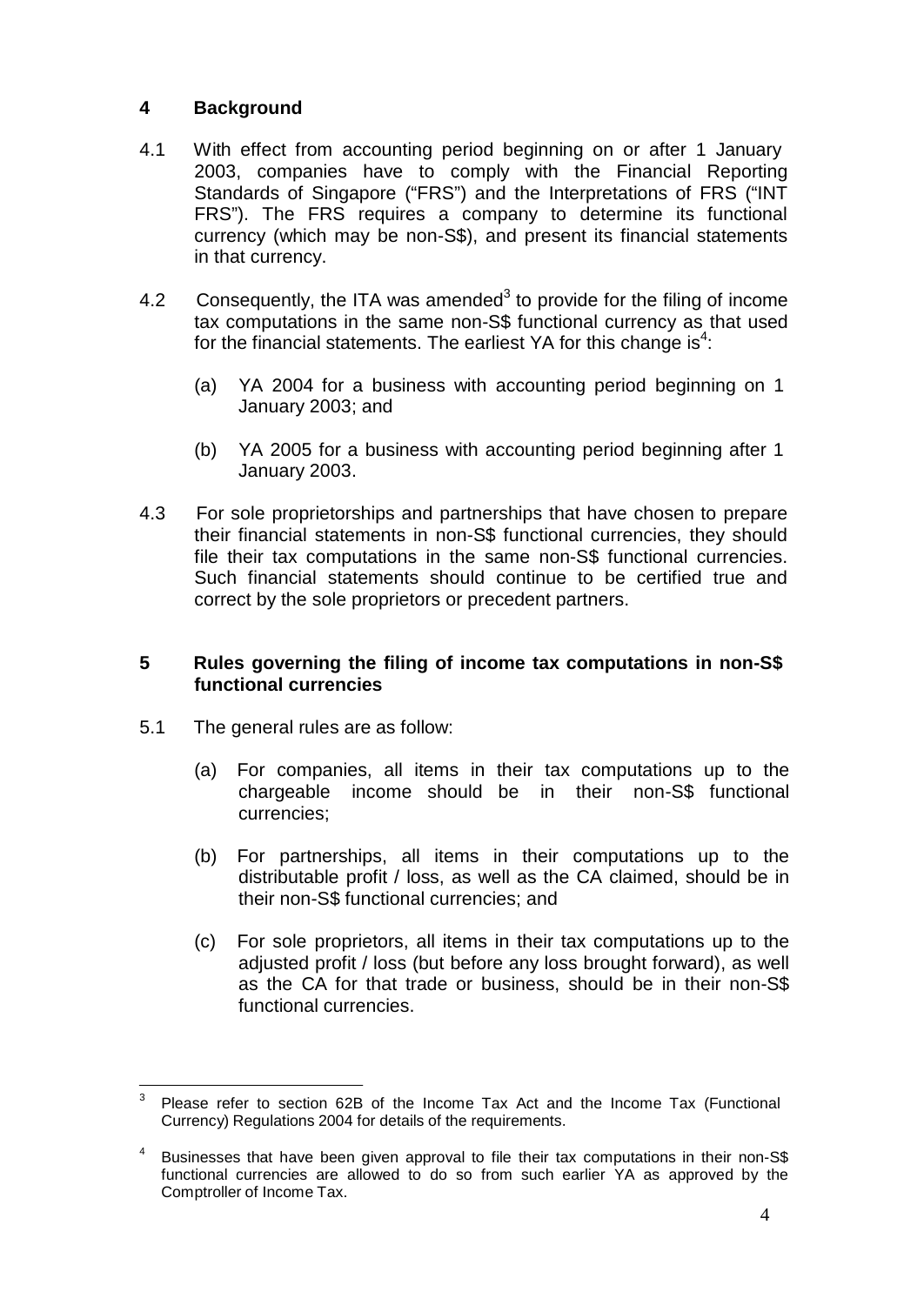- 5.2 Businesses have an irrevocable option of translating all the existing S\$ balances into the non-S\$ functional currency using the average of the exchange rates $5$  of:
	- (a) the 12 months before the end of the last accounting period in which the financial statements are submitted in S\$ - "changeover" rate; or
	- (b) the accounting period that constitutes the basis period for that Year of Assessment ("YA") - "average rate".
- 5.3 For example, if the company's basis period for YA 2004 is 1 January 2003 to 31 December 2003, the relevant exchange rates to be used for the two options would be:
	- (a) the average of the exchange rates from 1 January 2002 to 31 December 2002 for the "changeover rate"; or
	- (b) the average of the exchange rates from 1 January 2003 to 31 December 2003 for the "average rate".

This is illustrated in the timeline below:



5.4 Additional rules that apply to specific items of a tax computation are set out below.

## **(A) Companies**

5.5 The rules below apply to existing companies and newly incorporated companies. Illustrations of income tax computations of companies using the changeover rate method and average rate method can be found in Annex A and Annex B respectively. An example of a newly incorporated company's tax computation with non-S\$ functional currency is provided in Annex C.

 $5$  This is computed using the aggregate of the end of each month's exchange rate for the accounting period divided by the number of months in that accounting period. The average rates, as made available by the Monetary Authority of Singapore, should be used for this purpose. Otherwise, the applicable rate will be that as deemed reasonable by the Comptroller.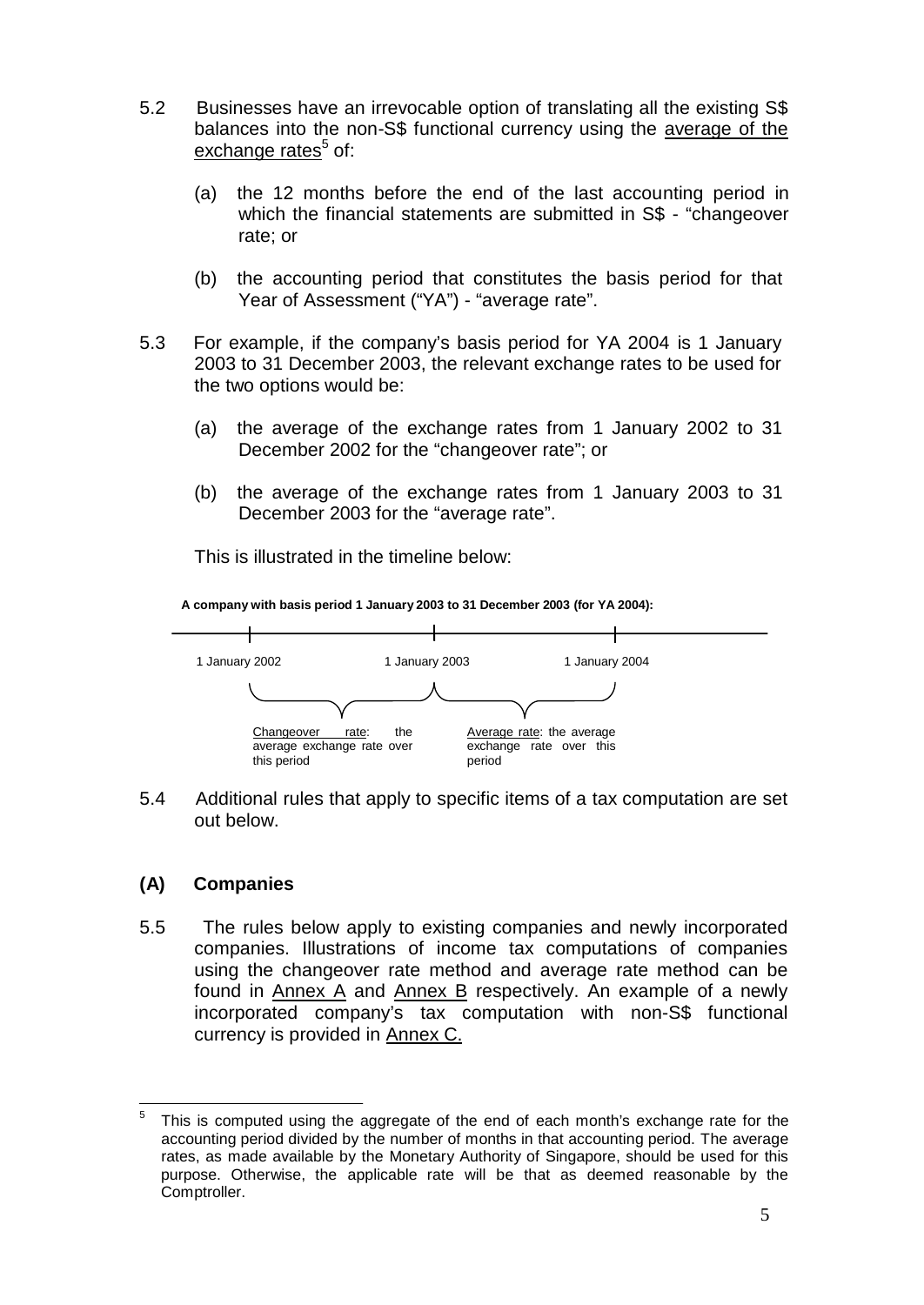## Existing S\$ balances

- 5.6 The existing S\$ balances for existing companies should be translated into the non-S\$ functional currencies using either the changeover rate method or the average rate method<sup>6</sup>. Companies must make an irrevocable election to apply one method in the first YA when they submit their tax return in their non-S\$ functional currency.
- 5.7 The existing S\$ balances translated into the non-S\$ functional currency amounts are used to compute the current year CA and deduction in that non-S\$ functional currency. Any unabsorbed non-S\$ balances<sup>7</sup> will be carried forward to subsequent YAs in the following ways:
	- (a) If the changeover rate method is used, such balances will be carried forward to subsequent YAs in the non-S\$ functional currency;
	- (b) If the average rate method is used, such balances will be carried forward to the subsequent YA in S\$. This is done by translating the unabsorbed non-S\$ balances into S\$ amounts using the same average rate for that YA. This translation cycle will continue until the existing S\$ balances are fully utilised.

The table below summarises the respective treatment under these two methods.

## **Table 1 – Translation of existing S\$ balances using the changeover rate method or average rate method**

| <b>Changeover rate method</b>    | Average rate method                  |
|----------------------------------|--------------------------------------|
| • The changeover rate is used to | • The average rate is used to        |
| translate existing S\$ balances  | translate existing S\$ balances into |
| into non-S\$ balances            | the non-S\$ balances                 |
| Current year CA and deduction    | Current year CA and deduction is     |
| is computed based on the non-    | computed based on the non-S\$        |
| S\$ values                       | values                               |
| Any unabsorbed non-S\$           | Any unabsorbed non-S\$ balances      |
| balances are carried forward in  | are translated back to S\$ amount    |
| non-S\$ without further          | to be carried forward in S\$ using   |
| translation.                     | the same average rate for that YA.   |

 $6$  For the purpose of computing the balancing charge on an asset that has been granted capital allowances previously, the cost of the asset should also be translated using either the changeover rate method or the average rate method.

 $7$  These include unabsorbed S\$ tax items that were brought forward from previous years and remained unabsorbed, and unabsorbed current year CA arising from existing assets that were reflected in S\$.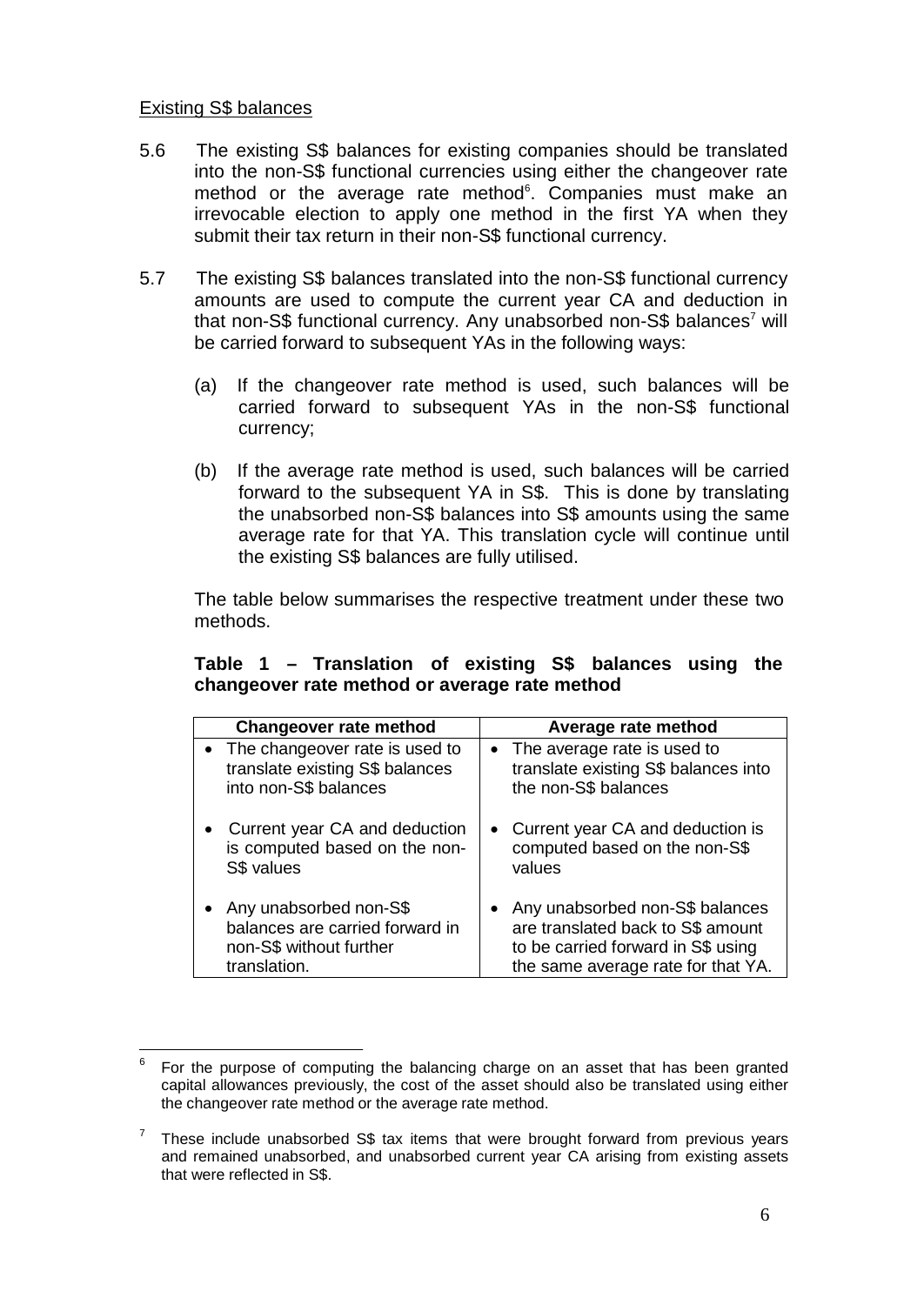## Other current year items

- $5.8$  All other current year items of companies<sup>8</sup> will be reflected in the companies' tax computations based on the actual non-S\$ functional currencies values as shown in the companies' financial statements.
- 5.9 Further tax deduction and investment allowance given based on current year expenditure, will be shown in the companies' tax computations based on the actual non-S\$ functional currencies amount incurred. There is no need to translate these current year items.

#### Election of section 24 for sale of property

- 5.10 A sale of property between related parties may be eligible for an election under section 24 of the  $ITA<sup>9</sup>$ . In this case, if the buyer and the seller have different functional currencies, the TWDV of the property in the seller's functional currency must be translated to the buyer's functional currency. The translation is to be done using the exchange rate prevailing at the date of the sale.
- 5.11 For example, the seller's functional currency is S\$ while the buyer's functional currency is US\$. The TWDV of the property transferred to the buyer must be translated into US\$ using the exchange rate prevailing at the date of sale.

#### Loss items under the group relief system

5.12 Current year loss items that qualify for transfer under the group relief system<sup>10</sup> will be transferred out based on the non-S\$ functional currency of the transferor. Where the functional currency of the transferor is different from the claimant, the current year loss items will be translated into the claimant's functional currency at the average rate.

- other sources of income like interest income other than the S\$ interest from loan stocks, dividend income other than the S\$ dividends from Singapore resident companies and rental income etc; and
- current year donation.

 $9$  To qualify for section 24, the transaction must be one where:

- (i) the buyer has control over the seller, or
- (ii) the seller has control over the buyer; or
- (iii) a third party has control over both the seller and buyer.

<sup>&</sup>lt;sup>8</sup> These include:

<sup>•</sup> current year tax adjusted profit/loss from trade, business, profession or vocation;

<sup>•</sup> current year CA in respect of assets acquired and costs incurred on industrial buildings on or after the year the companies are allowed to file financial statements in their non-S\$ functional currencies;

 $10$  For further details, please refer to IRAS Circular on Group Relief issued on 6 Sep 2011.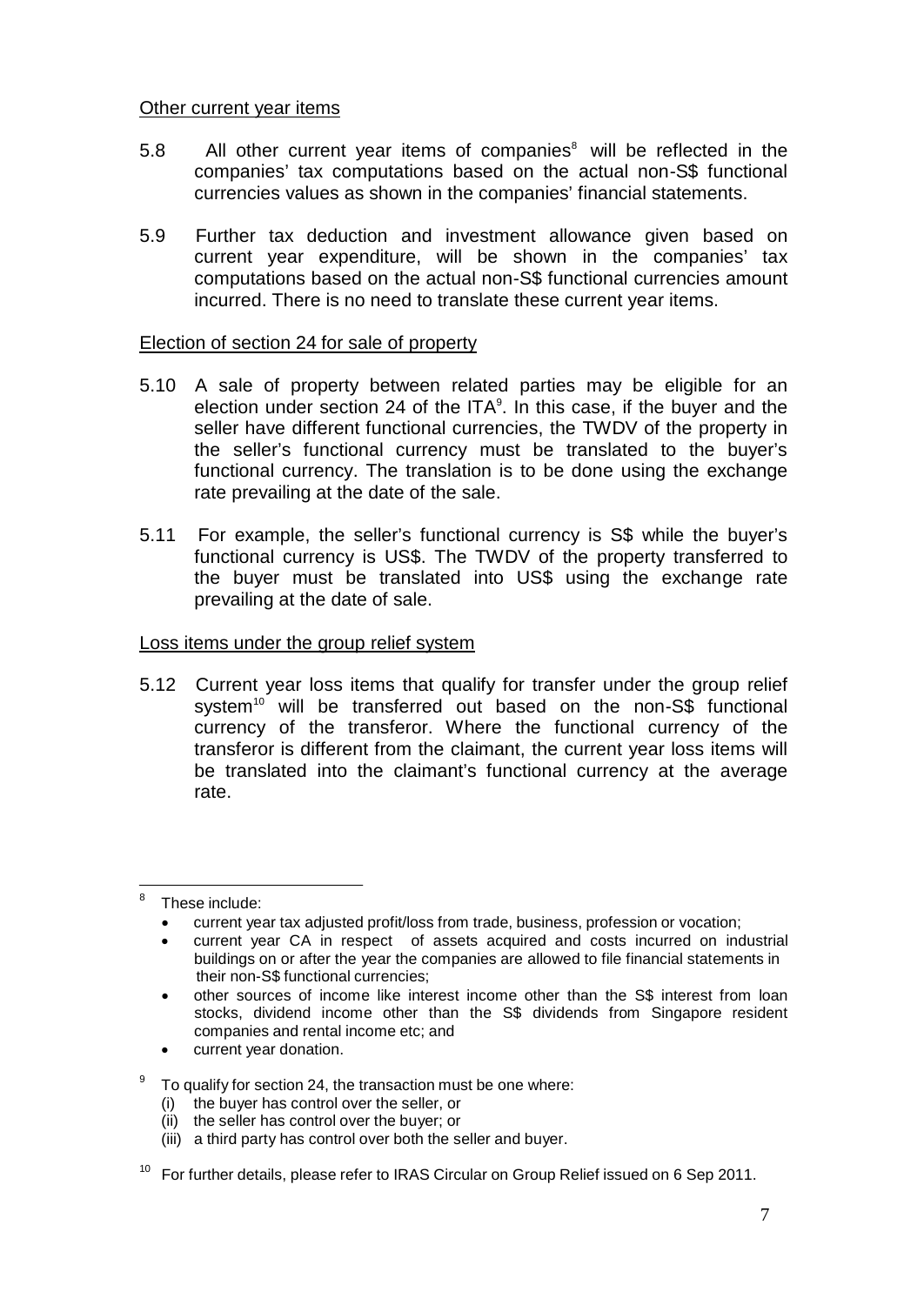5.13 A revision to claimant companies' tax assessments may result in reduced amount of loss items claimed by the claimant companies. In this case, the excess of the loss items previously claimed will be retained by the transferor companies, in the transferor companies' functional currencies.

## Unrealised foreign exchange gains / losses

- 5.14 Exchange gains / losses of a revenue nature might have been recognised in the companies' accounts but were regarded as "unrealised" for tax purposes. These exchange gains / losses would have been excluded from the tax computation of the relevant YA, and would be treated as taxable / deductible only in a subsequent YA when the gains / losses are "realised" for tax purposes.
- 5.15 However, with effect from YA 2004, businesses may elect to align the tax treatment of foreign exchange gains / losses of a revenue nature with the accounting treatment<sup>11</sup>. With this election, any unrealised foreign exchange gains / losses which have not been taxed or deducted before YA 2004 would be deemed realised in YA 2004.
- 5.16 These unrealised exchange gains / losses in S\$ may be realised or deemed realised in a YA where the reporting was in non-S\$ functional currency. In this case, the gains / losses shall be translated to the non-S\$ functional currency using the same exchange rate used for the purpose of translating the existing S\$ balances.

## Exchange gains / losses arising from a change of functional currency

5.17 Foreign exchange gains / losses arising from a change in functional currency are not taxable or deductible for income tax purposes.

#### Income under tax incentives

5.18 Companies granted tax incentives under the Economic Expansion Incentives (Relief from Income Tax) Act ("EEIA") may be subjected to a preferential tax rate on their income exceeding S\$X<sup>12</sup>. This amount in S\$ should be translated into the non-S\$ functional currency, using the average rate for the relevant YA.

## Partial or full tax exemption

5.19 Any tax exemption granted under sections 43(6) or 43(6A) of the ITA should be translated into the companies' non-S\$ functional currency using the average rate for that YA.

<sup>&</sup>lt;sup>11</sup> Please refer to IRAS Circular on "Income Tax Treatment of Foreign Exchange Gains or Losses for Businesses" published on 28 Nov 2003 for more details.

 $12$  This amount of S\$X is commonly referred to as the base income.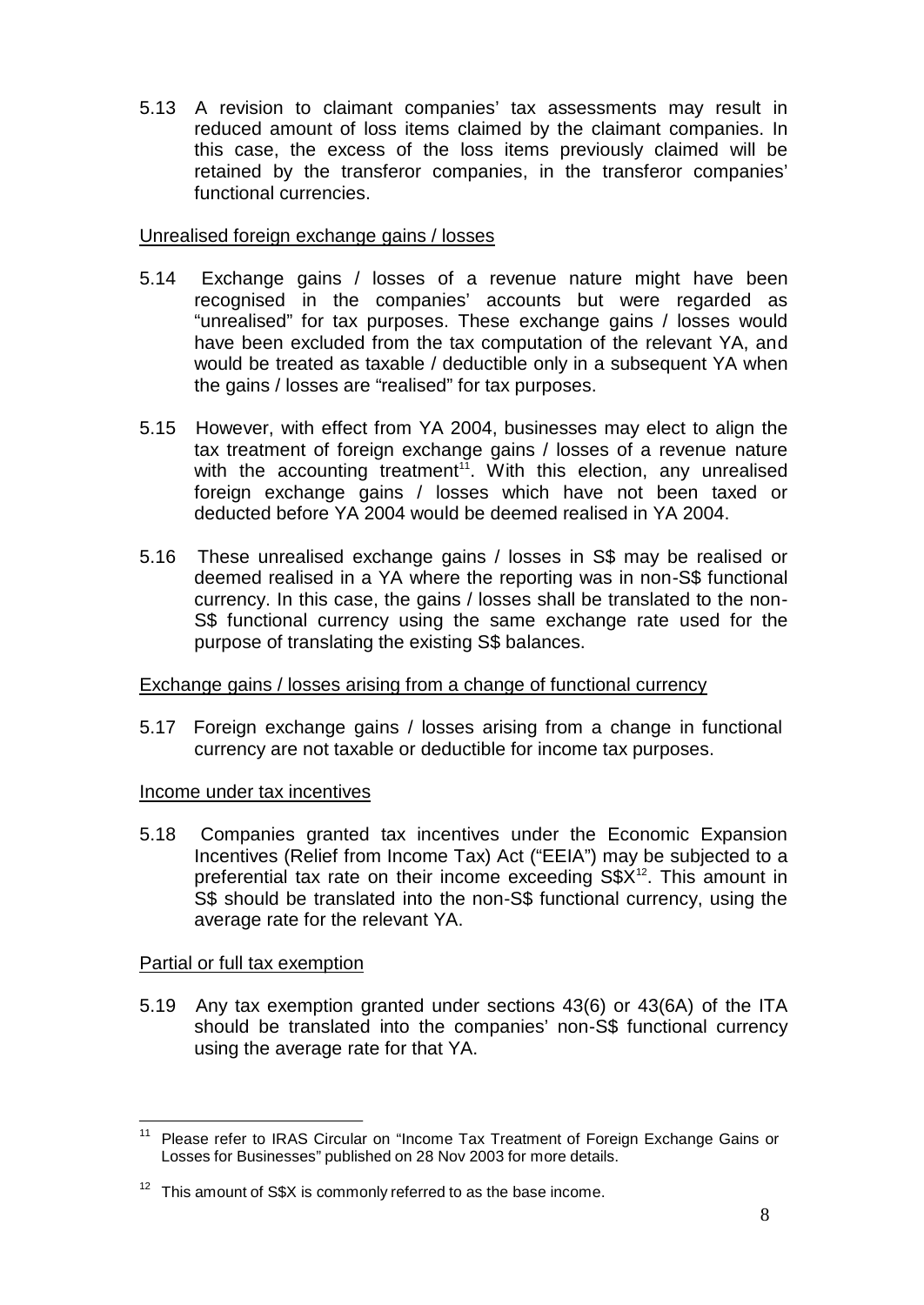## Tax payable

5.20 Tax payable by companies shall be in S\$. This is computed by multiplying the companies' chargeable income stated in their non-S\$ functional currencies (after applying the partial or full tax exemption), with the corporate tax rate and the average rate. Adjustments to companies' section 44 balances as at 31 December 2002, if applicable, will be made using the computed tax payable in S\$.

#### Double taxation relief, unilateral tax credit and tax deducted at source in respect of Singapore franked dividends or interest

- 5.21 Double taxation relief or unilateral tax credit is to be allowed at the lower of Singapore tax payable on the foreign sourced income (after allowable deductions under the ITA) or the foreign tax paid. The Singapore tax payable on the relevant foreign sourced income should be computed by multiplying the amount of the relevant foreign sourced income (reflected in non-S\$ functional currency) by the corporate tax rate for the YA, and the average rate of the same YA.
- 5.22 The foreign tax paid will be computed by multiplying the actual amount paid (or as reflected in the financial statements) in the functional currency, by the average rate of the same YA.
- 5.23 On the other hand, tax deducted at source in respect of Singapore franked dividends, or interest from loan stocks, will be allowed based on the actual S\$ amount withheld by the payer company. The amount withheld should be shown on the Singapore tax vouchers.

## Payment of dividends in non-S\$ functional currency

- 5.24 Resident companies that pay dividends in their non-S\$ functional currencies should translate the amount of tax to be deducted from their section 44 balances into S\$. This is to be done at the exchange rate prevailing at the date of payment of each dividend.
- 5.25 For the purposes of the dividend voucher / notification, the S\$ equivalent of the gross dividend, tax deducted and net dividend (where net dividend is shown) must be provided. The S\$ equivalent amounts are translated from the amounts in the non-S\$ functional currency using the exchange rate prevailing at the date of payment of each dividend.

## S\$ dividend received from Singapore resident companies and S\$ interest received from loan stocks

5.26 Any S\$ dividend received from Singapore resident companies and any S\$ interest received from loan stock where Singapore tax has been deducted at source, should be translated into the company's functional currency for the purposes of income tax filing. This translation is to be done using the average rate for the YA concerned.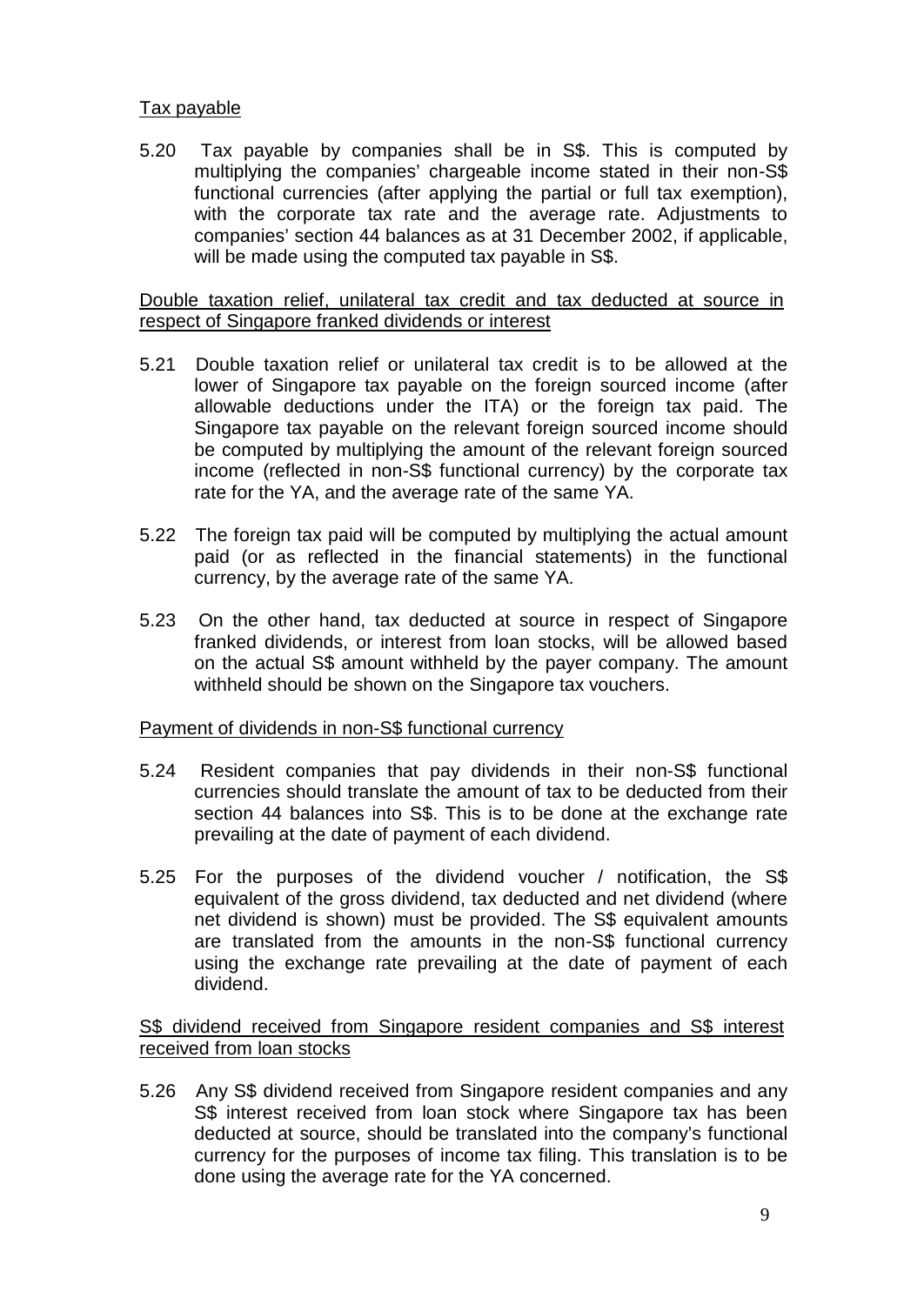- 5.27 Where the dividend/interest is received in non-S\$<sup>13</sup>, the recipient has to translate the S\$ equivalent of the dividend/interest, as stated in the dividend voucher / notification<sup>14</sup>, into its own non-S\$ functional currency using the average rate. The translation has to be done even if the recipient and payer companies of the dividend/interest used the same non-S\$ functional currency.
- 5.28 A summary of the translation method for the respective tax items can be found below:

| S/N | <b>Items</b>                                                      | <b>Translation method</b>                                                                                                                                                                                                                                                                        |
|-----|-------------------------------------------------------------------|--------------------------------------------------------------------------------------------------------------------------------------------------------------------------------------------------------------------------------------------------------------------------------------------------|
| a.  | Tax written value<br>of assets<br>transferred under<br>section 24 | The tax written down value of the assets should<br>be translated into the buyer's functional currency<br>from the seller's functional currency, using the<br>exchange rate prevailing at the date of sale                                                                                        |
| b.  | Loss items under<br>group relief<br>system                        | These items should be translated into the<br>claimant's functional currency from the<br>transferor's functional currency, at the average<br>rate for the relevant YA.                                                                                                                            |
| C.  | Unrealised<br>foreign exchange<br>gains / losses                  | These gains/losses (reflected in S\$) should be<br>translated into non-S\$ when they are realised,<br>or deemed realised in the YA when the tax<br>computation is prepared in non-S\$. The rate to<br>be used is the exchange rate used for the<br>purpose of translating existing S\$ balances. |
| d.  | Income under tax<br>incentives                                    | The S\$ base income should be translated into<br>non-S\$ using the average rate for the relevant<br>YA.                                                                                                                                                                                          |
| е.  | Partial or full tax<br>exemption                                  | These S\$ amounts should be translated into<br>non-S\$ using the average rate for the relevant<br>YA.                                                                                                                                                                                            |
| f.  | Tax payable                                                       | The tax payable in S\$ should be computed by<br>multiplying the companies' chargeable income in<br>non-S\$ with the corporate tax rate and the<br>average rate for the relevant YA.                                                                                                              |
| g.  | Double taxation<br>relief and<br>unilateral tax<br>credit         | The Singapore tax payable in S\$ on the foreign<br>sourced income should be computed by<br>multiplying the relevant amount of the foreign<br>sourced income (reflected in non-S\$) by the<br>corporate tax rate and the average rate for the                                                     |

## **Table 2 – Summary of translation method**

 $13$  This could be because the payer is a Singapore resident company that conducts its business in a non-S\$ functional currency.

<sup>&</sup>lt;sup>14</sup> Refer to paragraphs 5.24 and 5.25 which set out the requirements for companies paying dividend/interest in their non-S\$ functional currencies to state the S\$ equivalent in the dividend voucher/notification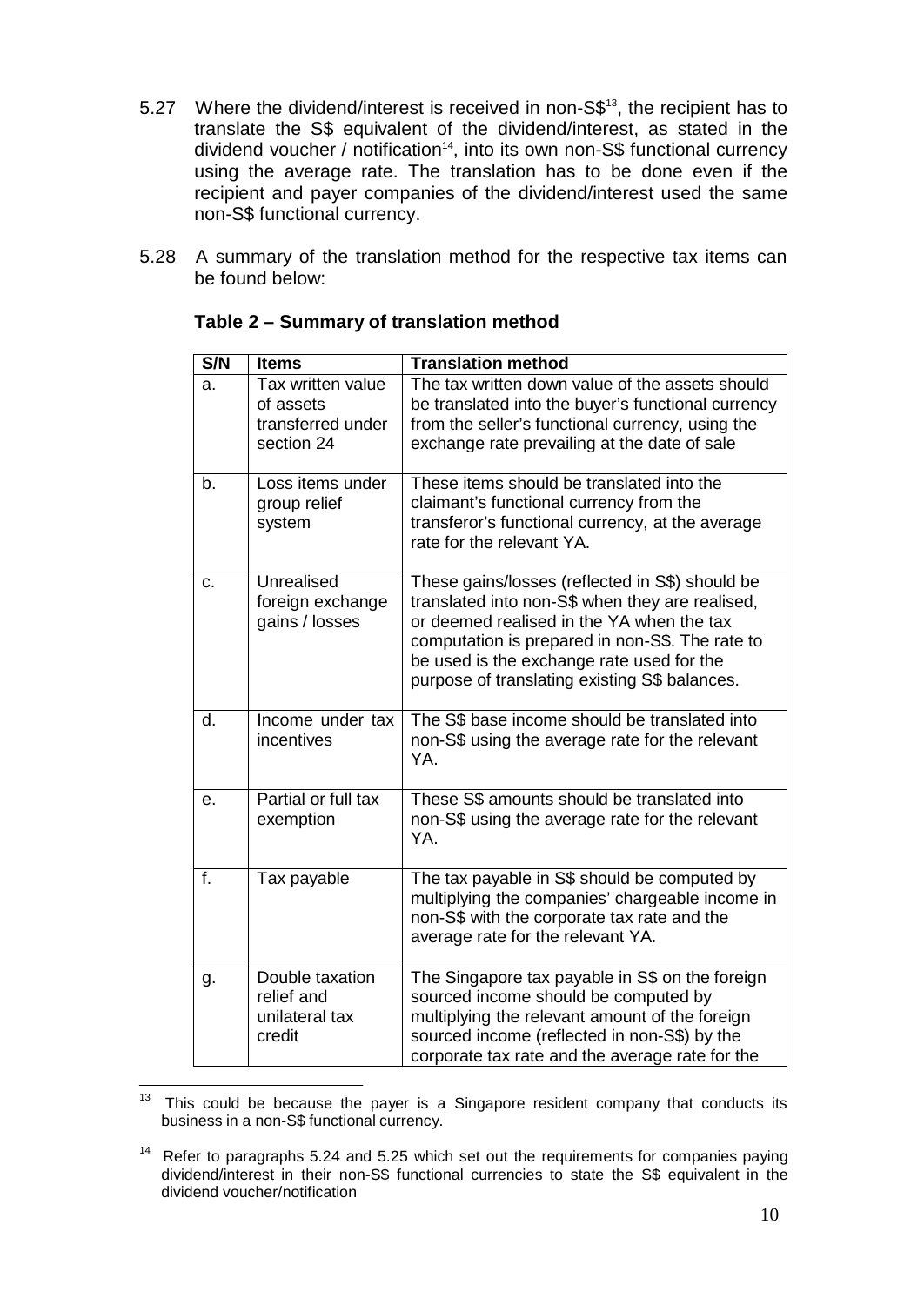| S/N | ltems                                       | <b>Translation method</b>                                                                                                                                                                                                                   |
|-----|---------------------------------------------|---------------------------------------------------------------------------------------------------------------------------------------------------------------------------------------------------------------------------------------------|
|     |                                             | relevant YA.                                                                                                                                                                                                                                |
|     |                                             | The foreign tax paid in S\$ should be computed<br>by multiplying the actual amount paid (or<br>reflected) in the functional currency, by the<br>average rate for the relevant YA.                                                           |
| h.  | Receipt of S\$<br>dividends and<br>interest | These S\$ amounts should be translated into the<br>recipient's functional currency, by the average<br>rate for the relevant YA.                                                                                                             |
| i.  | Payment of non-<br>S\$ dividends            | The S\$-equivalent dividends and tax credit to be<br>deducted from the company's section 44 balance<br>should be computed by multiplying the non-S\$<br>amounts by the exchange rate prevailing at the<br>date of payment of each dividend. |

## **(B) Partners & partnerships**

- 5.29 For partnerships whose financial statements are prepared in non-S\$ functional currencies, all items up to the distributable profit / loss, as well as the CA claimed, should be in their non-S\$ functional currencies. The rules applicable to companies will similarly apply to partnerships, except for those in relation to the transfer of loss items under the group relief system, income under tax incentives, partial or full tax exemption, tax payable and the payment of dividends.
- 5.30 The precedent partner of the partnership must make an irrevocable election in writing, in the first tax return submitted in non-S\$ functional currency. The election shall specify the method of translating the existing S\$ balances (which exclude unabsorbed tax items as there will not be any unabsorbed tax items at the level of the partnership). The amount of profit / loss and CA allocated to each partner will then be translated into S\$ at the average rate for inclusion in the tax computation of each partner.
- 5.31 Any loss and CA that cannot be absorbed or fully absorbed by a partner will be carried forward to the next YA in S\$ in that individual partner's tax computation.

## **(C) Sole-proprietors**

5.32 For sole proprietors, all items in their tax computations up to the adjusted profit / loss (but before any loss brought forward) should be in their non-S\$ functional currencies. CA for the trade or business should also be reflected in the non-S\$ functional currencies.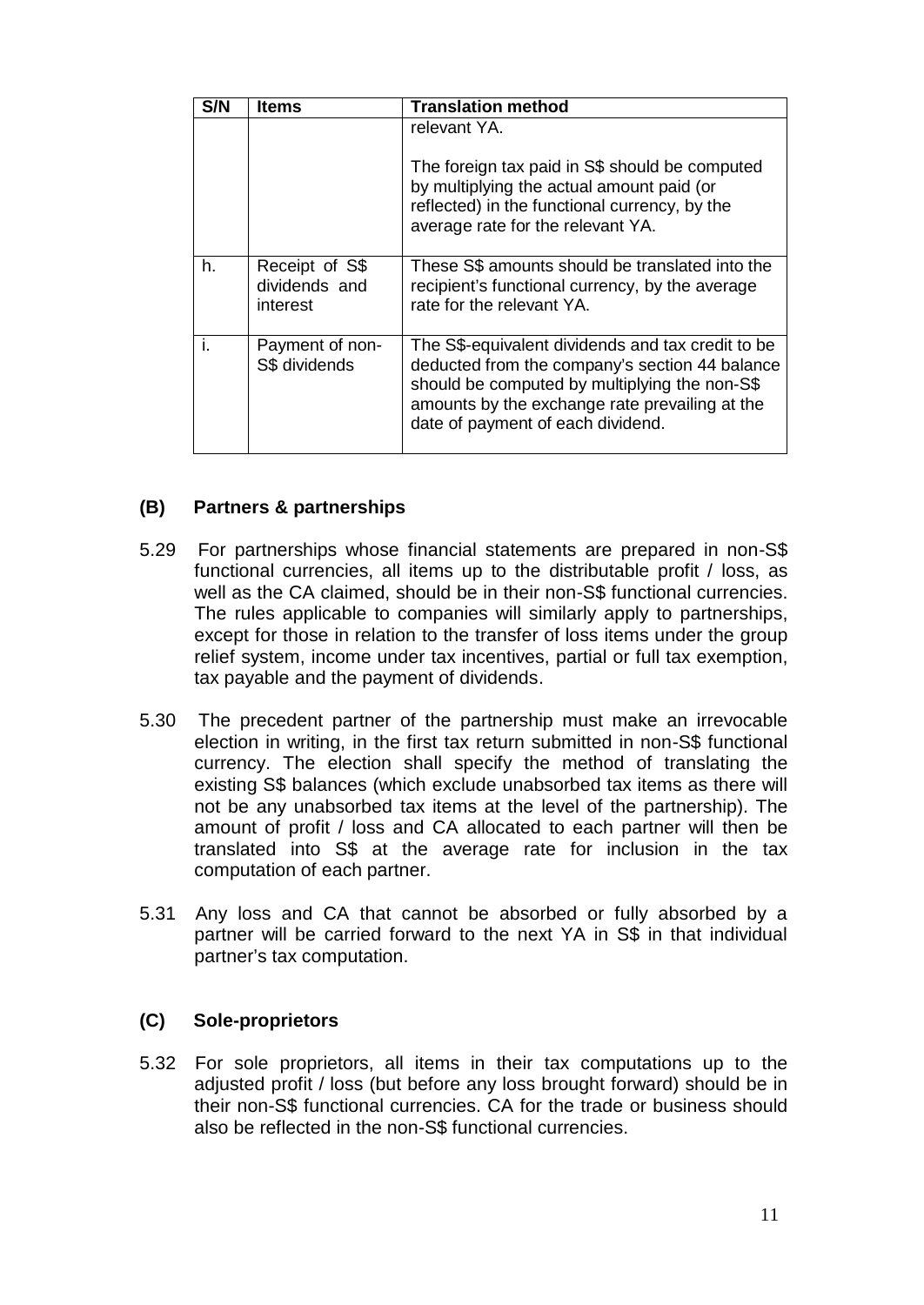- 5.33 A sole proprietor should make an irrevocable election in writing on the method of translating any existing S\$ balances (which exclude any unabsorbed tax items). Such an election must be made in the first year when the sole-proprietor submit the tax return and financial statements of the sole proprietorship in non-S\$ functional currency.
- 5.34 The adjusted profit / loss, and CA for the current year, as reflected in the non-S\$ functional currency should be translated into S\$ at the average rate. Unabsorbed losses brought forward in S\$ from the previous YA can then be set off against the current year adjusted profit that is translated into S\$.
- 5.35 If the sole-proprietorship incurs adjusted loss for the current year, such loss (and the CA) for the YA, as translated into S\$, can be set-off against other sources of income of the sole-proprietor. Any loss and CA remain unabsorbed can be carried forward to the following YA in S\$.
- 5.36 Any foreign sourced income received by the sole proprietorship should be translated into S\$ using the average rate. All reliefs including double taxation relief, unilateral tax credit or personal relief will be computed and allowed in S\$. Tax deducted at source in respect of Singapore franked dividends or interest from loan stocks will be allowed based on the actual S\$ amount withheld by the payer company, as shown on the Singapore tax voucher.
- 5.37 An example of the tax computation of an individual taxpayer whose sole proprietorship business is carried on in non-S\$ functional currency is provided in Annex D.

## <span id="page-14-0"></span>**6 Impact on income tax return filing procedures**

- 6.1 Businesses are required to declare the relevant information sought in their income tax return and the appendices in S\$. This is so even if they conduct their operations and submit their tax computations in non-S\$ functional currencies.
- 6.2 To comply with this requirement, businesses need to translate the relevant non-S\$ items into S\$ equivalent amounts for the purpose of completing the tax return and its appendices. This can be done using the average rate or changeover rate, whichever is applicable.

## <span id="page-14-1"></span>**7 Contact information**

- 7.1 If you have any enquiries or need clarification on this Guide, please call:
	- (a) 1800-3568622 (Corporate)
	- (b) 1800-3568300 (Individual)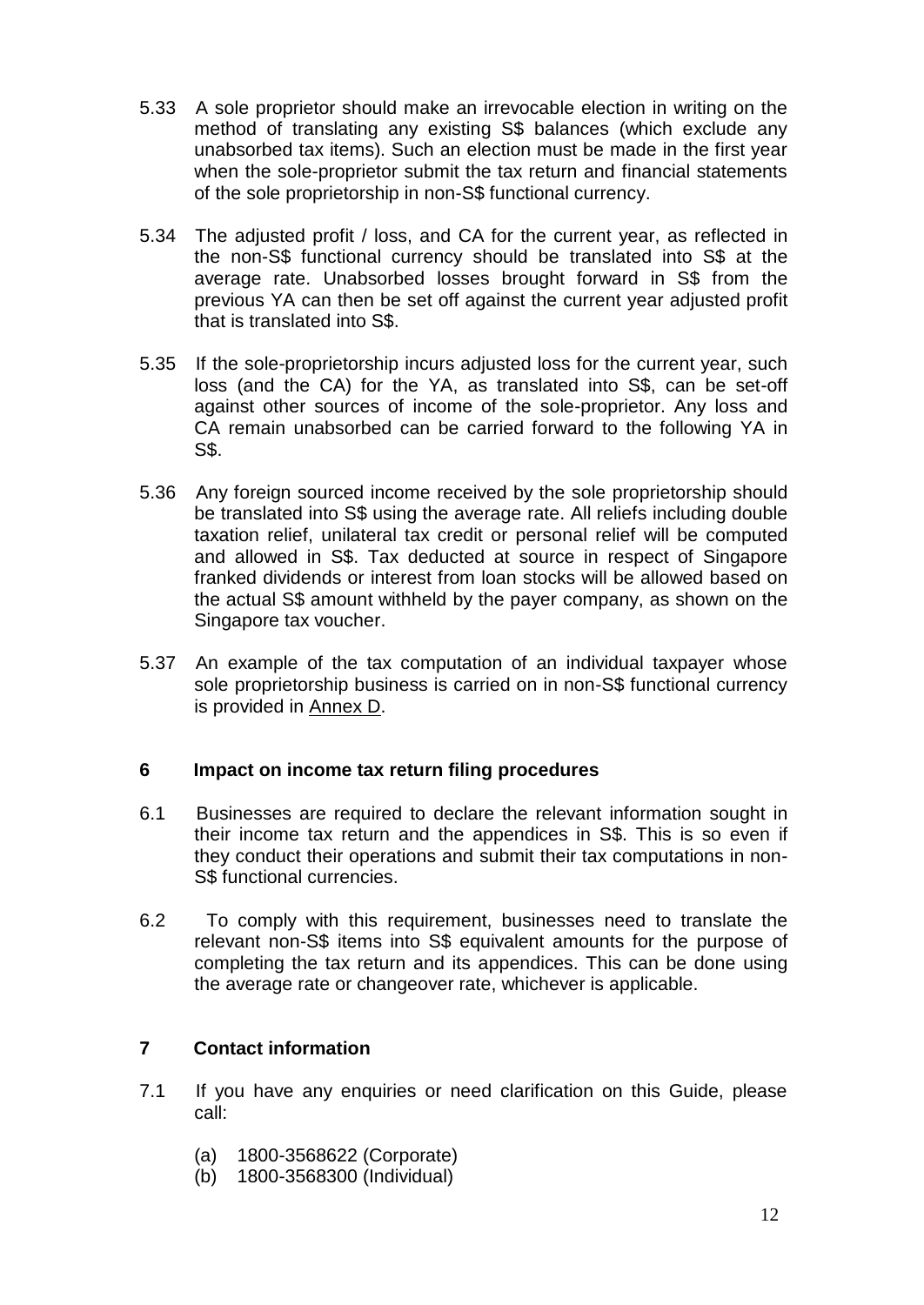#### <span id="page-15-0"></span>**Annex A – A sample tax computation for an existing company which opt for the "changeover rate method"**

- Company with trade profits, interest income, franked Singapore dividend and investment allowance.
- Company's non-S\$ functional currency is US\$ and accounting year end ("y/e") is 31 Mar.
	- Average exchange rate from Apr 03 to Mar 04 is S\$1.8:US\$1 "average rate"
	- Average exchange rate from Apr 02 to Mar 03 is S\$1.6:US\$1 "changeover rate"

#### **Computation of tax payable for Company ABC for the YA 2005<sup>+</sup>**

| Trade - Adjusted Profit                      | US\$100,000         |                            |
|----------------------------------------------|---------------------|----------------------------|
| Less: Capital allowance                      |                     |                            |
| unabsorbed capital allowances b/f            | (US\$18,750)        | (S\$30,000* @S\$1.6:US\$1) |
| current year                                 | (US\$10,000)        |                            |
| (for assets acquired in y/e 31 Mar           |                     |                            |
| 2004)                                        |                     |                            |
| current year                                 | (USS31,250)         | (S\$50,000**               |
| (for assets existing as at 31 Mar            |                     | @S\$1.6:US\$1)             |
| 2003)                                        |                     |                            |
|                                              | US\$40,000          |                            |
| Less: Unabsorbed losses b/f                  | <u>(US\$15,625)</u> | (S\$25,000*@S\$1.6:US\$1)  |
|                                              | US\$24,375          |                            |
| Interest Income                              | US\$10,000          |                            |
| Gross dividend (note 3)                      | US\$9,444           | (S\$17,000@S\$1.8:US\$1)   |
|                                              | US\$43,819          |                            |
| Less: Donation                               | (US\$1,200)         |                            |
|                                              | US\$42,619          |                            |
| Less: Investment Allowance***                | (US\$11,111)        |                            |
| Chargeable Income ("CI")<br>(before          | US\$31,508          |                            |
| exempt amount)                               |                     |                            |
| Less: exempt amount (note 1)                 | (US\$13,747)        |                            |
| CI (after deducting exempt amount)           | US\$17,761          |                            |
|                                              |                     |                            |
| Tax assessed @ 22% <sup>+</sup> @\$1.8:US\$1 | S\$7,033.35         |                            |
|                                              |                     |                            |
| Less: Tax deducted at source                 | (S\$3,740.00)       |                            |
| shown<br>Singapore<br>amount<br>on<br>tax    |                     |                            |
| voucher(note 3)                              |                     |                            |
| Net tax payable                              | S\$3,293.35         |                            |

+ Assuming that the tax treatment and tax rate in YA 2005 are the same as those in YA 2004

\* Amounts in S\$ as per tax computation for YA 2004.

\*\* Tax written down value of existing assets in S\$ b/f from YA 2004. This represents the remaining 1/3 capital allowance to be given in YA 2005 (section 19A of the Income Tax Act).

\*\*\* Qualifying assets cost of S\$90,000 is approved by EDB in 2002, and investment allowance is granted at 30% for 5 years. This amount is translated to US\$ using the changeover rate, which is US\$56,250. Company incurred US\$37,037 on qualifying assets in y/e 31 Mar 2004. Thus, it is entitled to claim investment allowance of US\$11,111 (US\$37,037x30%), which is less than US\$16,875 (US\$56,250 x 30%). For the purpose of posting to the exempt dividend account (for the purpose of paying out exempt dividends), the amount will be translated to S\$ using the average rate, which is S\$19,999.80 (US\$11,111 x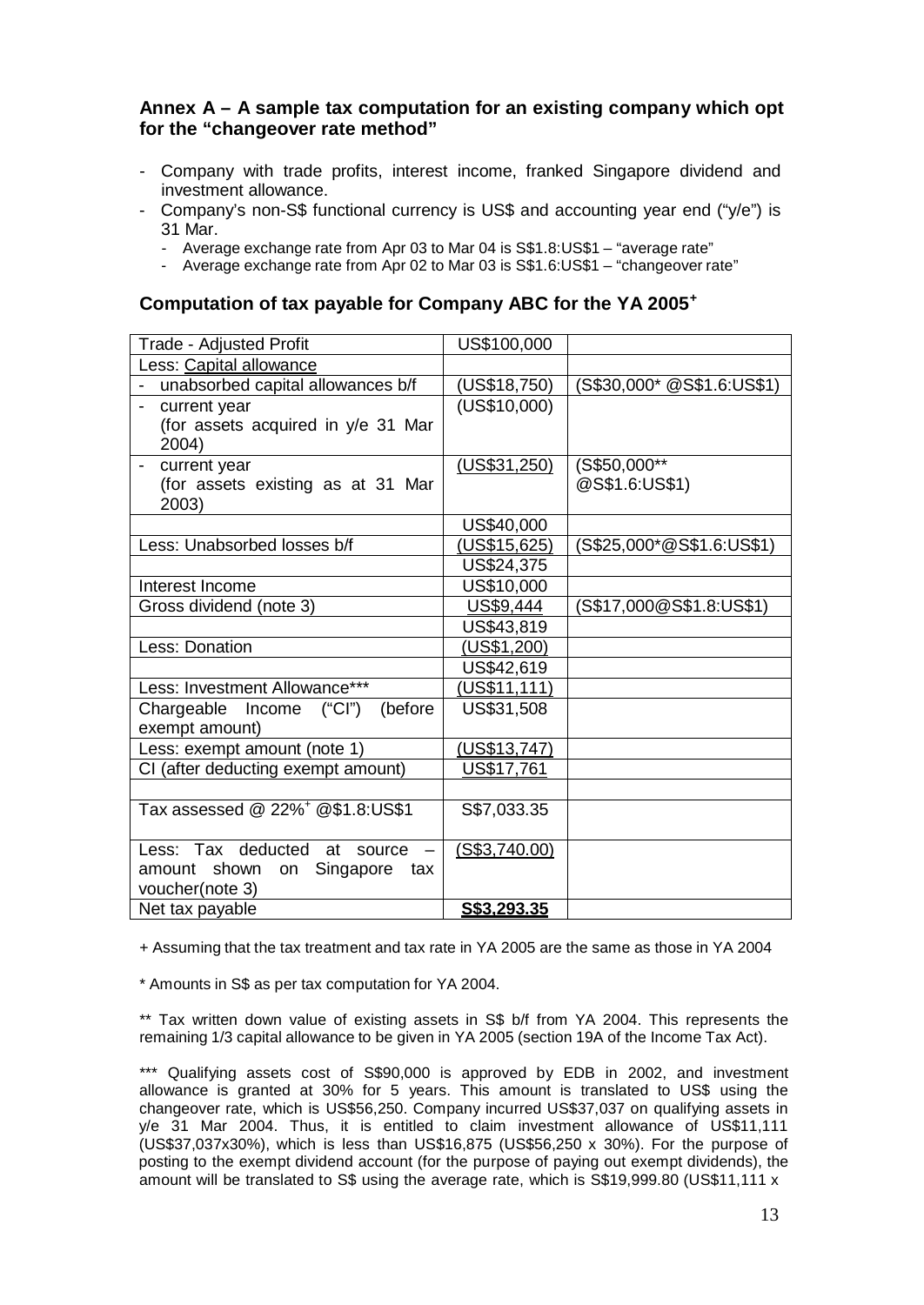1.8). Please note that the total amount of investment allowance in S\$ should not exceed S\$27,000.

#### **Note 1 - Computation of exempt amount for normal chargeable income, excluding Singapore dividends**

[S\$100,000 translated into US\$ @S\$1.8:US\$1 (average rate) is US\$55,555. This is the maximum amount of CI in US\$ which qualifies for partial tax exemption]

| On the first US\$5,555 (S\$10,000@S\$1.8:US\$1), |                   |
|--------------------------------------------------|-------------------|
| 75% of the income                                | <b>US\$ 4,166</b> |
| On the next US\$ 19,162, 50% of the income       |                   |
| {[US\$24,717 (note 2) - US\$5,555] x 50%}        | <b>US\$ 9,581</b> |
| Total exempt amount                              | US\$13,747        |
|                                                  |                   |

#### **Note 2 – The amount of US\$24,717 is computed as follows:**

| (1) Gross dividend                                              | US\$9,444         |
|-----------------------------------------------------------------|-------------------|
| (2) Sum of donation and investment allowance                    | US\$12,311        |
| (US\$1,200+US\$11,111)                                          |                   |
| (3) Amt in (2) attributable to Singapore dividend               |                   |
| $(9,444/43,819 \times 12,311)$                                  | <b>US\$ 2,653</b> |
| (4) Singapore dividend net of donation and investment allowance |                   |
| $[(1) - (3)$ i.e. US\$9,444 - US\$2,653]                        | <b>US\$ 6,791</b> |
| (5) Normal chargeable income, excluding net Singapore dividend  | US\$24,717        |
| $[US$31,508 - (4) i.e. US$6,791]$                               |                   |

#### **Note 3 – Dividend & Tax deducted at source**

As shown on the Singapore tax vouchers<br>Gross dividend <br>S\$17,000 Gross dividend S\$17,000<br>Tax deducted at source S\$ 3,740 Tax deducted at source <br>Net dividend <br>S\$13,260 Net dividend

Recorded in the books as US\$7,800 [S\$13,260 @ S\$1.7:US\$1(spot rate)] Gross Dividend shown in company's tax computation is based on the average rate (not that recorded in the books)

- **US\$9,444** (S\$17,000 @ S\$1.8:US\$)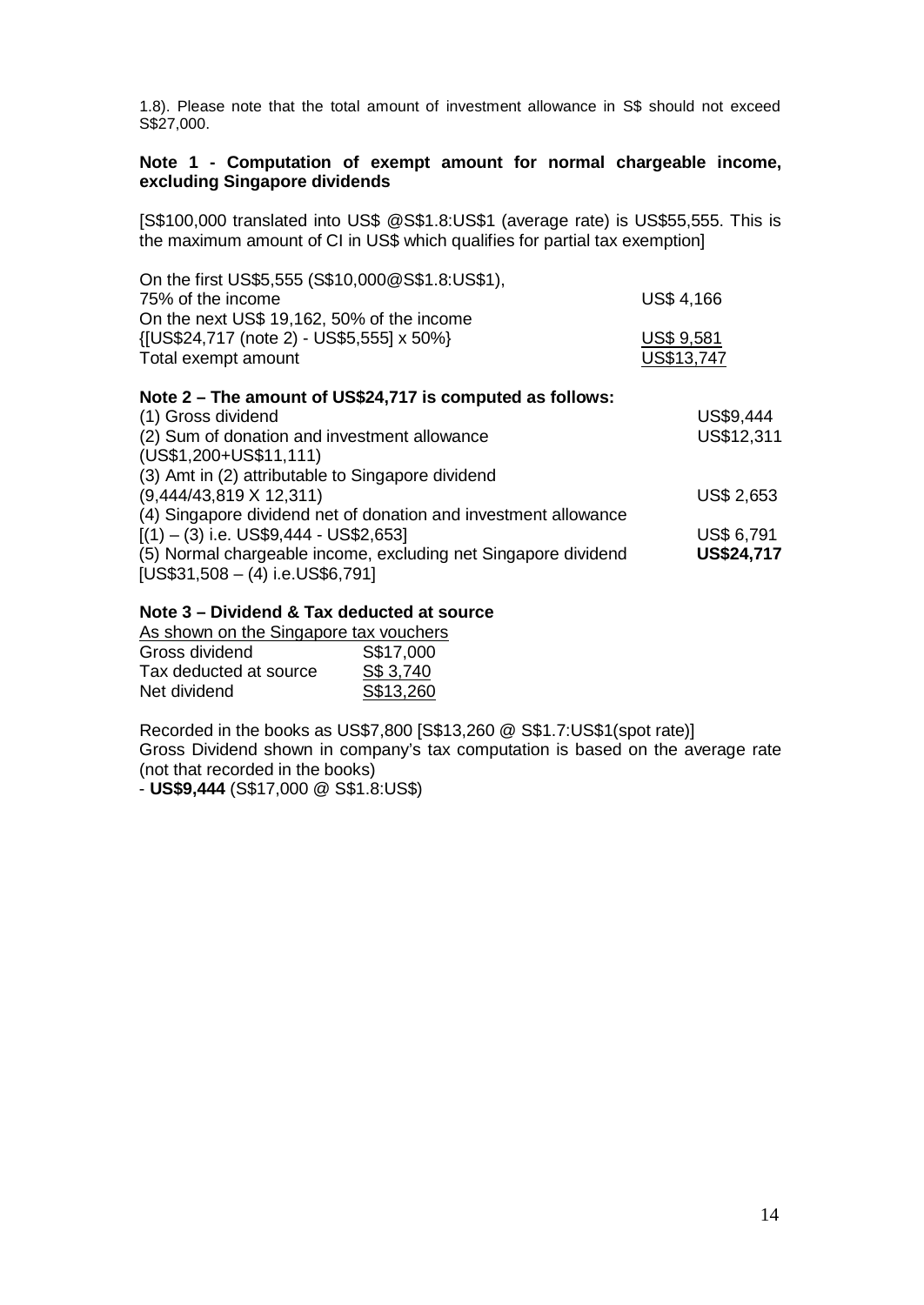## <span id="page-17-0"></span>**Annex B – A sample tax computation for an existing company which opt for the "average rate method"**

- Company with trade profits, interest income, franked Singapore dividend and investment allowance.
- Company's non-S\$ functional currency is US\$ and accounting year end ("y/e") is 31 Mar.
	- Average exchange rate for the accounting year 2004 is S\$1.8:US\$1 "average rate"

#### **Computation of tax payable for Company ABC for the YA 2005<sup>+</sup>**

| Trade - Adjusted Profit                       | US\$100,000   |                             |
|-----------------------------------------------|---------------|-----------------------------|
| Less: Capital allowance                       |               |                             |
| unabsorbed capital allowances b/f             | (US\$16,667)  | (S\$30,000* @S\$1.8:US\$1)  |
| current year                                  | (US\$10,000)  |                             |
| (for assets acquired in y/e 31 Mar            |               |                             |
| 2004)                                         |               |                             |
| current year                                  | (US\$27,778)  | (S\$50,000** @S\$1.8:US\$1) |
| (for assets existing as at 31 Mar             |               |                             |
| 2003)                                         |               |                             |
|                                               | US\$45,555    |                             |
| Less: Unabsorbed losses b/f                   | (US\$13,889)  | (S\$25,000*@S\$1.8:US\$1)   |
|                                               | US\$31,666    |                             |
| Interest Income                               | US\$10,000    |                             |
| Gross dividend (note 3)                       | US\$9,444     | (S\$17,000@S\$1.8:US\$1)    |
|                                               | US\$51,110    |                             |
| Less: Donation                                | (US\$1,200)   |                             |
|                                               | US\$49,910    |                             |
| Less: Investment Allowance***                 | (US\$11,111)  |                             |
|                                               |               |                             |
| CI (before exempt amount)                     | US\$38,799    |                             |
| Less: exempt amount (note 1)                  | (US\$17,204)  |                             |
|                                               |               |                             |
| CI (after deducting exempt amount)            | US\$21,595    |                             |
|                                               |               |                             |
| Tax assessed @ 22% <sup>+</sup> @S\$1.8:US\$1 | S\$8,551.62   |                             |
|                                               |               |                             |
| Less: Tax deducted at source -                | (S\$3,740.00) |                             |
| amount shown on Singapore tax                 |               |                             |
| voucher(note 3)                               |               |                             |
| Net tax payable                               | S\$4.811.62   |                             |

+ Assuming that the tax treatment and tax rate in YA 2005 are the same as those in YA 2004

\* Amounts in S\$ as per tax computation for YA 2004.

\*\* Tax written down value of existing assets in S\$ b/f from YA 2004. This represents the remaining 1/3 capital allowance to be given in YA 2005 (section 19A of the Income Tax Act).

\*\*\* Qualifying assets costs of S\$90,000 is approved by EDB in 2002, and investment allowance is granted at 30% for 5 years. This amount is translated to US\$ using the average rate, which is US\$50,000. Company incurred US\$37,037 on qualifying assets in y/e 31 Mar 2004. Thus, it is entitled to claim investment allowance of US\$11,111 (US\$37,037x30%), which is less than US\$15,000 (US\$50,000 x 30%). For the purpose of posting to the exempt dividend account (for the purpose of paying out exempt dividends), the amount will be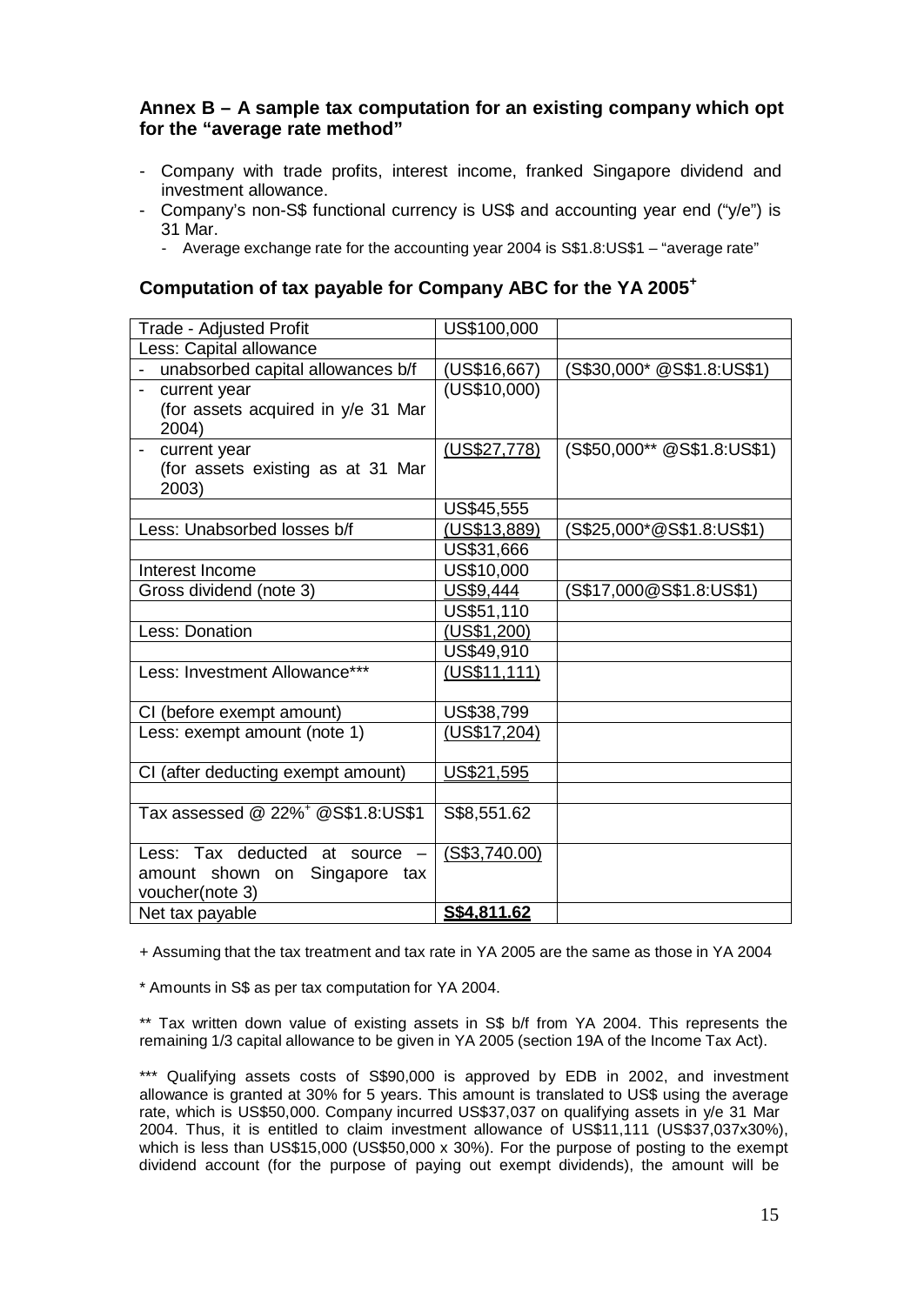translated to S\$ using the average rate, which is S\$19,999.80 (US\$11,111 x 1.8). Please note that the total amount of investment allowance in S\$ should not exceed S\$27,000.

#### **Note 1 - Computation of exempt amount for normal chargeable income, excluding Singapore dividends**

[S\$100,000 translated into US\$ @S\$1.8:US\$1 (average rate) is US\$55,555. This is the maximum amount of CI in US\$ which qualifies for partial tax exemption]

| On the first US\$5,555 (S\$10,000 $@$ S\$1.8:US\$1),            |                   |
|-----------------------------------------------------------------|-------------------|
| 75% of the income                                               | 4,166<br>US\$     |
| On the next US\$ 26,075, 50% of the income                      |                   |
| {[US\$31,630 (note 2) - US\$5,555] x 50%}                       | US\$ 13,038       |
| Total exempt amount                                             | US\$ 17,204       |
| Note 2 – The amount of US\$31,630 is computed as follows:       |                   |
| (1) Gross dividend                                              | US\$9,444         |
| (2) Sum of donation and investment allowance                    | US\$12,311        |
| $(US$1,200+US$11,111)$                                          |                   |
| (3) Amt in (2) attributable to Singapore dividend               |                   |
| $(9,444/51,110 \times 12,311)$                                  | <b>US\$ 2,275</b> |
| (4) Singapore dividend net of donation and investment allowance |                   |
| $[(1) - (3)$ i.e. US\$9,444 - US\$2,275]                        | <b>US\$7,169</b>  |
| (5) Normal chargeable income, excluding net Singapore dividend  | <b>US\$31,630</b> |

[US\$38,799 – (4) i.e.US\$7,169]

#### **Note 3 – Dividend & Tax deducted at source**

As shown on the Singapore tax vouchers<br>Gross dividend <br>S\$17,000 Gross dividend

| Tax deducted at source | S\$ 3,740 |
|------------------------|-----------|
| Net dividend           | S\$13,260 |

Recorded in the books as US\$7,800 [S\$13,260 @ S\$1.7:US\$1(spot rate)] Gross Dividend shown in company's tax computation is based on the average rate (not that recorded in the books)

- **US\$9,444** (S\$17,000 @ S\$1.8:US\$)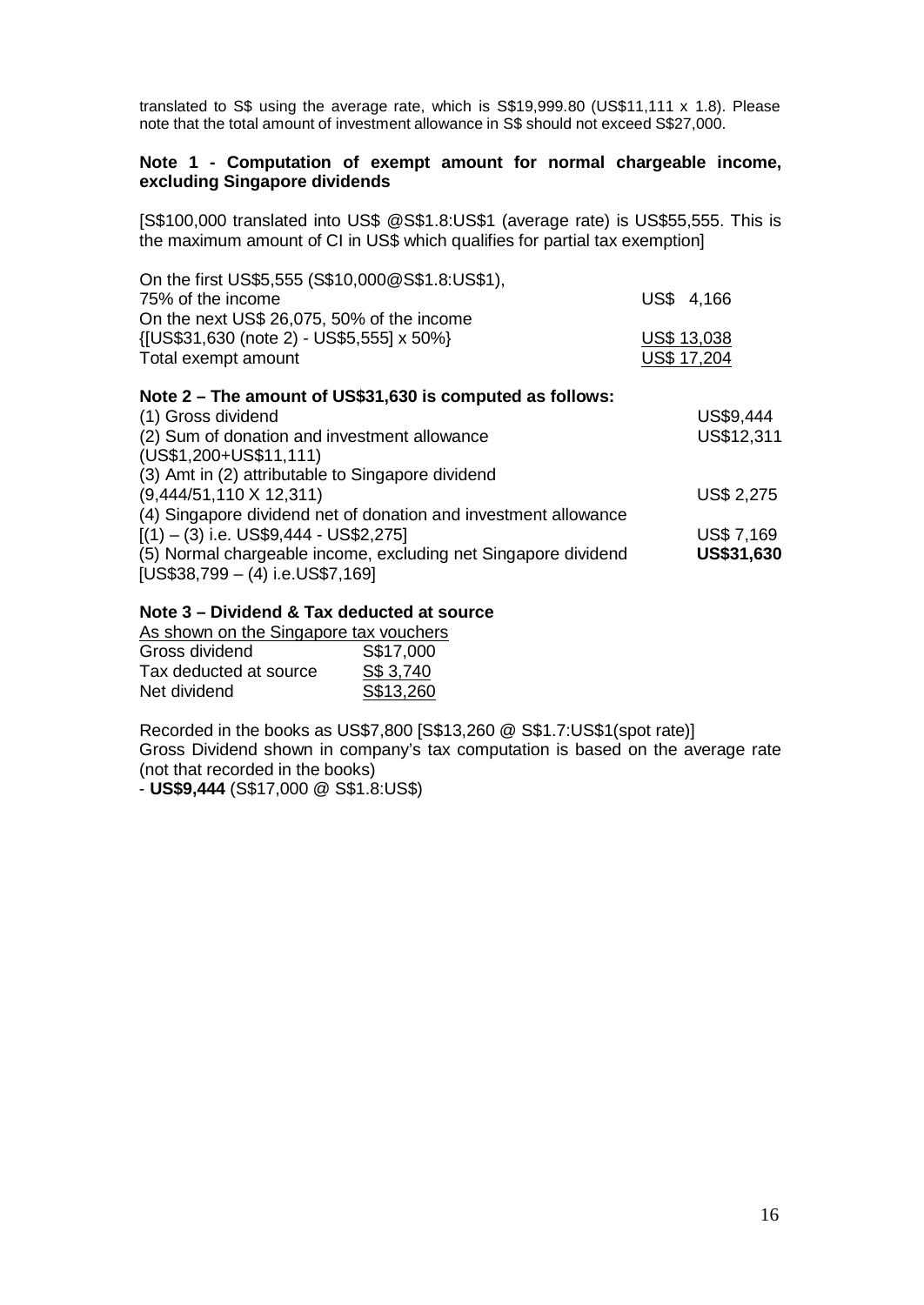## <span id="page-19-0"></span>**Annex C – A sample tax computation for a newly incorporated company**

- Company DEF with interest income, current year unabsorbed losses to be carried forward.
- Company DEF's foreign functional currency is US\$ and a/c year end is 31 Dec.
- Average exchange rate for the accounting year 2003 is S\$1.78:US\$1
- Company DEF and its related company (i.e. Company X) qualify as a group for YA 2004 for the purpose of group relief.
- Both Company DEF and its related company, company X are incorporated on the same day.

## **Computation of tax payable for Company DEF for the YA 2004**

| Interest income                                             | US\$10,000         |
|-------------------------------------------------------------|--------------------|
| Less: current year capital allowance                        | (US\$20,000)       |
|                                                             | (US\$10,000)       |
| unabsorbed<br>capital<br>allowance<br>Less: current<br>year | US\$10,000         |
| transferred to claimant Co X (see note 1)                   |                    |
| Unabsorbed capital allowance c/f                            | Nil                |
|                                                             |                    |
| Adjusted Profit/(Loss)                                      | (US\$100,000)      |
| Less: current year unabsorbed loss transferred to claimant  | <b>US\$ 20,000</b> |
| $Co X$ (see note 1)                                         |                    |
| Unabsorbed loss for y/e 31 Dec 2003 c/f                     | (US\$ 80,000)      |
| (see note 2)                                                |                    |
|                                                             |                    |
| CI                                                          | Nil                |

#### **Note 1**

Claimant Co X's functional currency is S\$ and for YA 2004, its assessable income is S\$53,400. The amount to be transferred from Company DEF in US\$ equivalent is US\$30,000 (S\$53,400@S\$1.78:US\$1). Based on the set off rules under the group relief system, Co DEF's current year unabsorbed capital allowance must be transferred out before its current year unabsorbed loss can be transferred.

## **Note 2**

The amount of unabsorbed loss for y/e 31 Dec 2003 will be carried forward to YA 2005 in US\$.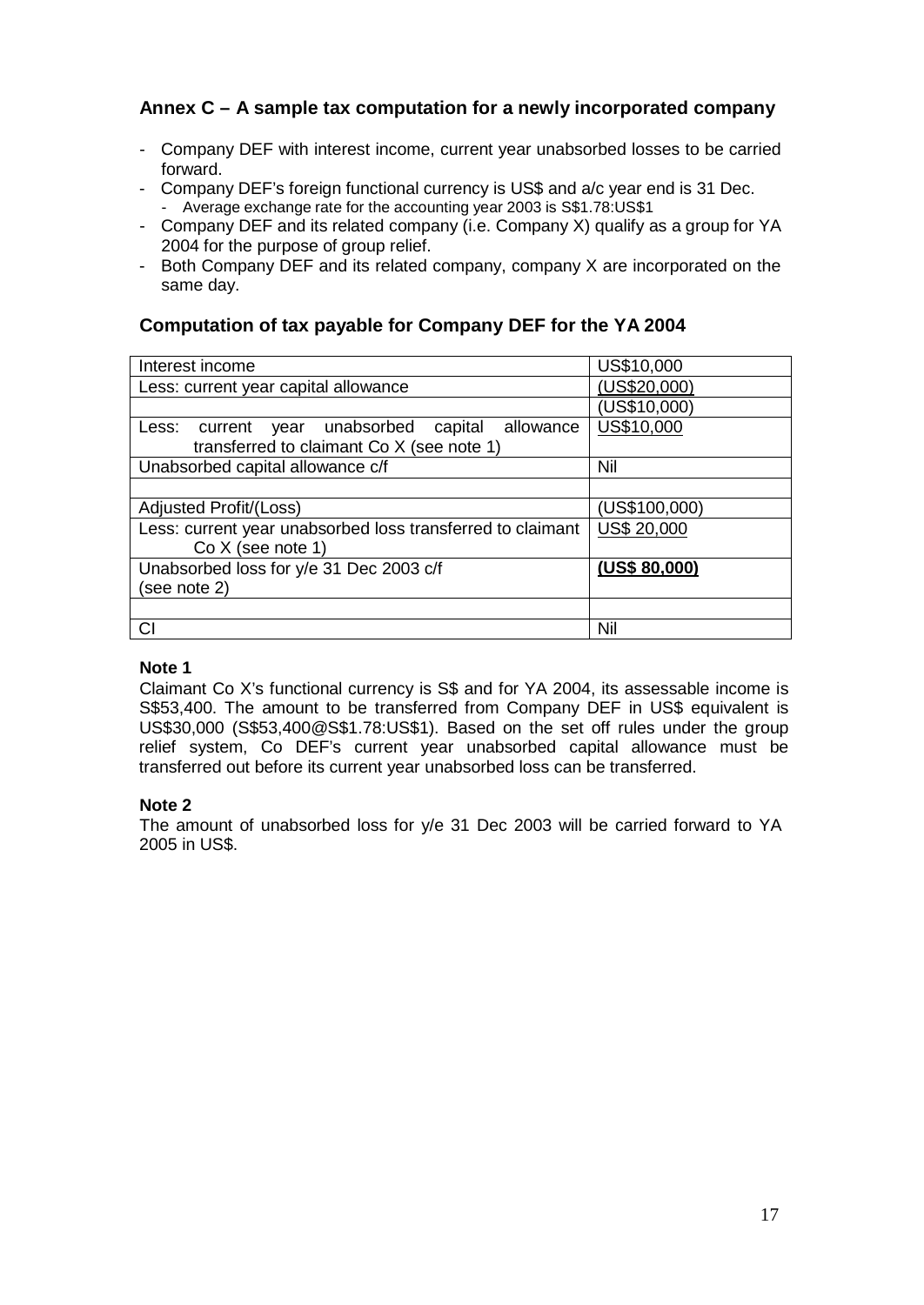## <span id="page-20-0"></span>**Annex D – A sample tax computation for an existing sole proprietor**

- Mr XYZ has a sole-proprietorship XYZ and receives partnership income, employment income, interest income and franked Singapore dividend.
- Sole-proprietorship prepares its financial statements in US\$ functional currency and accounting year end ("y/e") is 31 Dec while the partnership prepares its financial statements in Euro functional currency.
	- Average exchange rate for year ended 31 Dec 2003 is S\$1.8:US\$1 "average rate"
	- Average exchange rate for year ended 31 Dec 2002 is S\$1.6:US\$1 "changeover rate"

#### **Computation of tax payable for Mr XYZ for the YA 2004**

| Trade - Adjusted Profit before capital<br>allowance & loss b/f          | US\$100,000   |                                                                                                  |
|-------------------------------------------------------------------------|---------------|--------------------------------------------------------------------------------------------------|
| Less: Capital allowance                                                 |               |                                                                                                  |
| unabsorbed capital allowances b/f                                       | (US\$16,667)  | (S\$30,000*@S\$1.8:US\$1)                                                                        |
| current year<br>(for assets acquired in y/e 2003)                       | (US\$10,000)  |                                                                                                  |
| current year<br>(for assets existing as at 31.12.2002)                  | (US\$31,250)  | (S\$50,000**<br>@S\$1.6:US\$1)<br>(assuming choice<br>(i)<br>is<br>opted <sup>15</sup> )         |
|                                                                         | US\$42,083    |                                                                                                  |
| <b>Translate to S\$</b>                                                 | S\$ 75,749    | (US\$42,083<br>@S\$1.8:US\$1)                                                                    |
| Less: Unabsorbed losses b/f                                             | (S\$25,000)   |                                                                                                  |
| Adjusted profit after capital allowances<br>and losses b/f in S\$       | S\$50,749     |                                                                                                  |
| Share of Partnership income                                             | S\$100,000*** |                                                                                                  |
| <b>Employment income</b>                                                | S\$100,000    |                                                                                                  |
| Interest income                                                         | S\$10,000     |                                                                                                  |
| Gross dividend                                                          | S\$10,000     |                                                                                                  |
|                                                                         | S\$270,749    |                                                                                                  |
| Less: Donation                                                          | (S\$1,200)    |                                                                                                  |
| Al                                                                      | S\$269,549    |                                                                                                  |
| Less: Reliefs                                                           | S\$50,000     |                                                                                                  |
| CI                                                                      | S\$219,549    |                                                                                                  |
| Tax assessed                                                            | S\$27,914.31  | first<br>the<br>(Tax<br>on<br>S\$160,000 is S\$16,600<br>Balance<br>S\$59,549<br>of<br>@19%****) |
| Less: Tax deducted at source - amount<br>shown on Singapore tax voucher | S\$2,200.00   |                                                                                                  |
| Net tax payable                                                         | S\$25,714.31  |                                                                                                  |

\* Amounts in S\$ as per tax computation for YA 2003.

\*\* Tax written down value of existing assets in S\$ b/f from YA 2003. This represents the remaining 1/3 capital allowance to be given in YA 2004 (section 19A of the Income Tax Act). If for instance, there is another 1/3 capital allowance to be given in YA 2005, then under

 $15$  If choice (ii) is opted, the amount will be US\$27,778  $@$  S\$1.8:US\$1